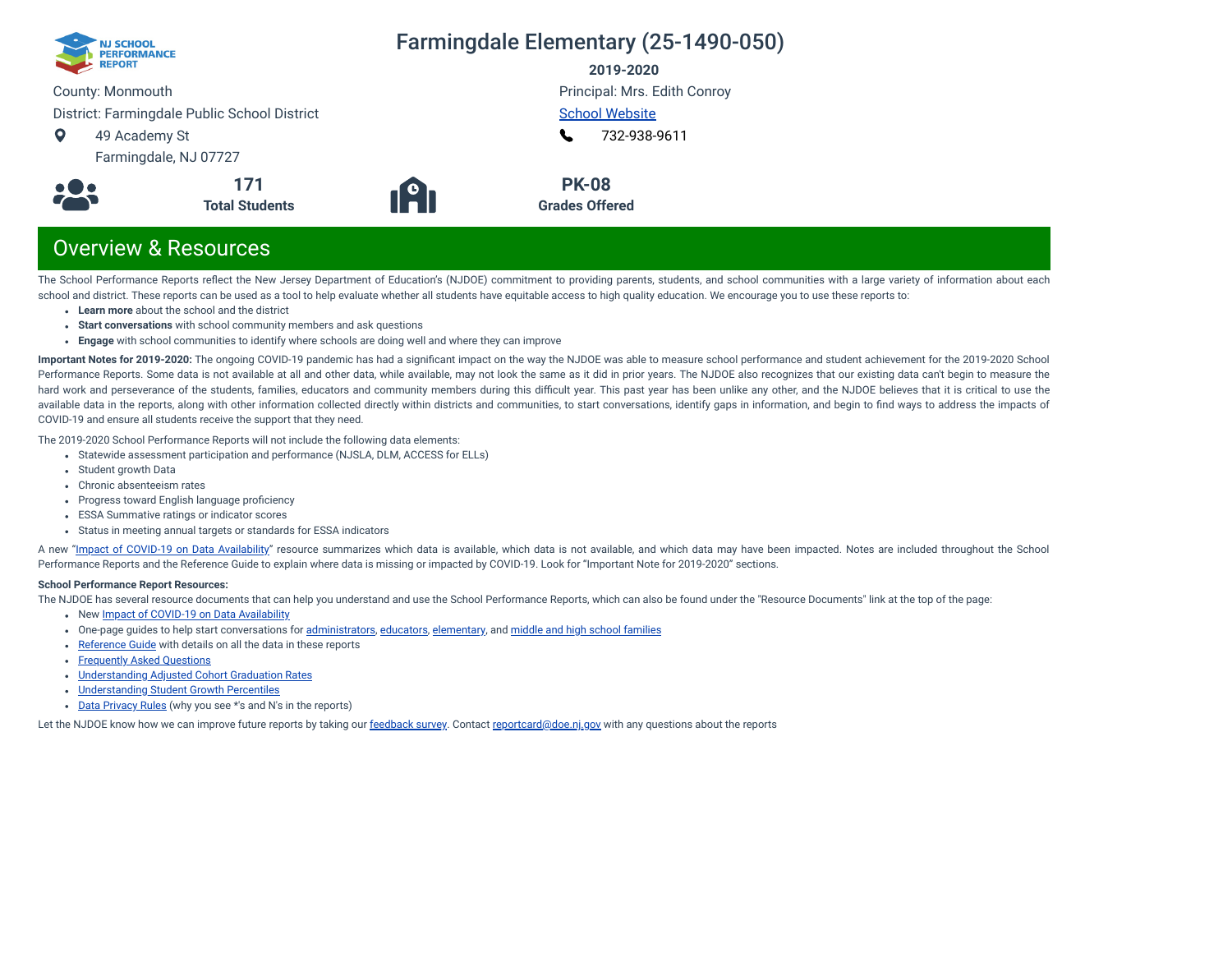

(25-1490-050) 2019-2020

#### **Report Key:**

**\*** Data is not displayed in order to protect student privacy **\*\*** Accountability calculations require 20 or more students

**N** No Data is available to display

**†** This indicates a table specific note,see note below table

## Overview & Resources

#### **School Contact Information**

This table contains contact information including principal name, address, phone number, email address, and social media information, if provided.

| <b>Type</b>           | <b>Contact Information</b>                  |  |  |  |  |  |
|-----------------------|---------------------------------------------|--|--|--|--|--|
| County                | Monmouth                                    |  |  |  |  |  |
| District              | Farmingdale Public School District          |  |  |  |  |  |
| <b>Principal Name</b> | Mrs. Edith Conroy                           |  |  |  |  |  |
| Address               | 49 Academy St, Farmingdale, NJ 07727        |  |  |  |  |  |
| <b>Phone Number</b>   | 732-938-9611                                |  |  |  |  |  |
| Email Address         | edith.conroy@farmingdaleschool.com          |  |  |  |  |  |
| Website               | http://www.farmingdaleschool.com            |  |  |  |  |  |
| Facebook              | https://www.facebook.com/FarmingdaleSchool/ |  |  |  |  |  |
| Twitter               | https://twitter.com/FSDVikings              |  |  |  |  |  |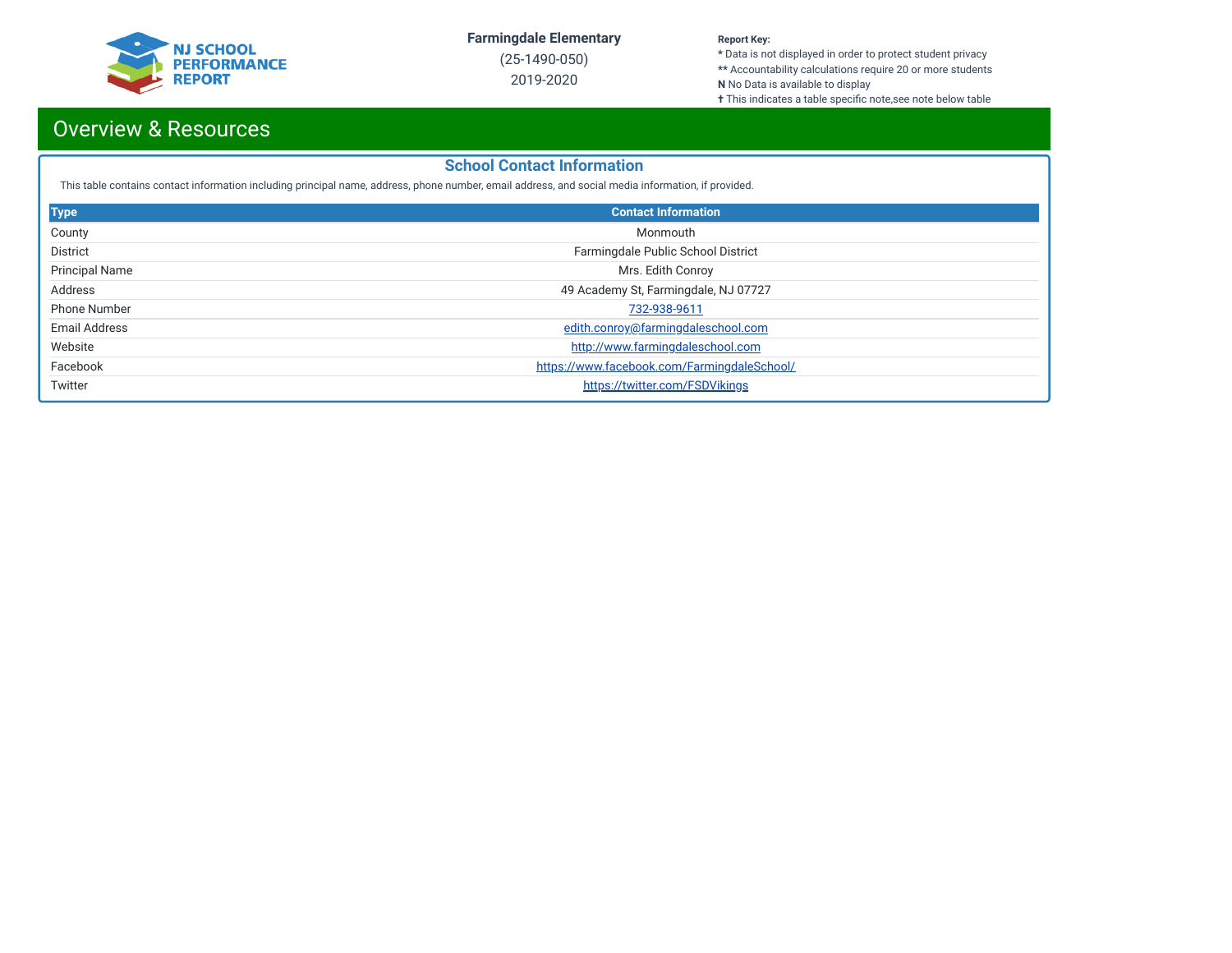

(25-1490-050) 2019-2020

#### **Report Key:**

**\*** Data is not displayed in order to protect student privacy **\*\*** Accountability calculations require 20 or more students

- **N** No Data is available to display
- **†** This indicates a table specific note,see note below table

### **Demographics**

Enrollment data reflects enrollment reported at the end of the school year and only includes students attending the school. Students that attend programs at other schools or outside of the district are not included in enrollment counts and percentages.

#### **Enrollment Trends by Grade**

This table shows the number of students enrolled by grade for the past three school years. Any students enrolled outside of the grades offered will be included in the total enrollment.

| <b>Grade</b>   | 2017-18 | 2018-19 | 2019-20 |
|----------------|---------|---------|---------|
| <b>PK</b>      | 10      | 10      | 20      |
| KG             | 20      | 15      | 18      |
| $\mathbf{1}$   | 15      | 18      | 15      |
| $\overline{2}$ | 11      | 16      | 21      |
| $\frac{3}{4}$  | 19      | 10      | 17      |
|                | 13      | 17      | 13      |
| $\overline{5}$ | 14      | 15      | 16      |
| $\overline{6}$ | 20      | 15      | 14      |
| $\overline{7}$ | 14      | 19      | 16      |
| 8              | 20      | 13      | 21      |
| Total          | 156     | 148     | 171     |

#### **Enrollment Trends by Student Group**

This table shows the percentage of students by student group for the past three school years. Note that 2019-20 is the first year that data was collected for non-binary/undesignated gender and, as a result, the 2019-20 data may not be a true representation of the student population. Additionally, to protect student privacy, gender percentages for 2019-20 are rounded to the nearest 0.5.

| <b>Student Group</b>                       | 2017-18 | 2018-19 | 2019-20 |
|--------------------------------------------|---------|---------|---------|
| Female                                     | 53.8%   | 52.0%   | 49.0%   |
| Male                                       | 46.2%   | 48.0%   | 51.0%   |
| Non-Binary/Undesignated Gender             |         |         | $~1\%$  |
| <b>Economically Disadvantaged Students</b> | 30.1%   | 26.4%   | 27.5%   |
| <b>Students with Disabilities</b>          | 23.1%   | 19.6%   | 18.1%   |
| <b>English Learners</b>                    | 0.0%    | 0.0%    | 0.0%    |
| <b>Homeless Students</b>                   | 0.0%    | 0.7%    | 1.2%    |
| <b>Students in Foster Care</b>             | 0.6%    | 0.0%    | 0.0%    |
| Military-Connected Students                | 0.0%    | 0.0%    | 0.0%    |
| <b>Migrant Students</b>                    | 0.0%    | 0.0%    | 0.0%    |

### **Enrollment by Racial and Ethnic Group**

This table shows the percentage of students by racial and ethnic group for the past three school years.

| <b>Racial And Ethnic Group</b>      | 2017-18 | 2018-19 | 2019-20 |
|-------------------------------------|---------|---------|---------|
| White                               | 62.2%   | 67.6%   | 69.6%   |
| Hispanic                            | 19.9%   | 12.8%   | 13.5%   |
| <b>Black or African American</b>    | 8.3%    | 9.5%    | 8.2%    |
| Asian                               | 1.3%    | 1.4%    | 0.6%    |
| Native Hawaiian or Pacific Islander | 0.6%    | 0.7%    | 0.6%    |
| American Indian or Alaska Native    | 0.0%    | 0.0%    | 0.0%    |
| Two Or More Races                   | 7.7%    | 8.1%    | 7.6%    |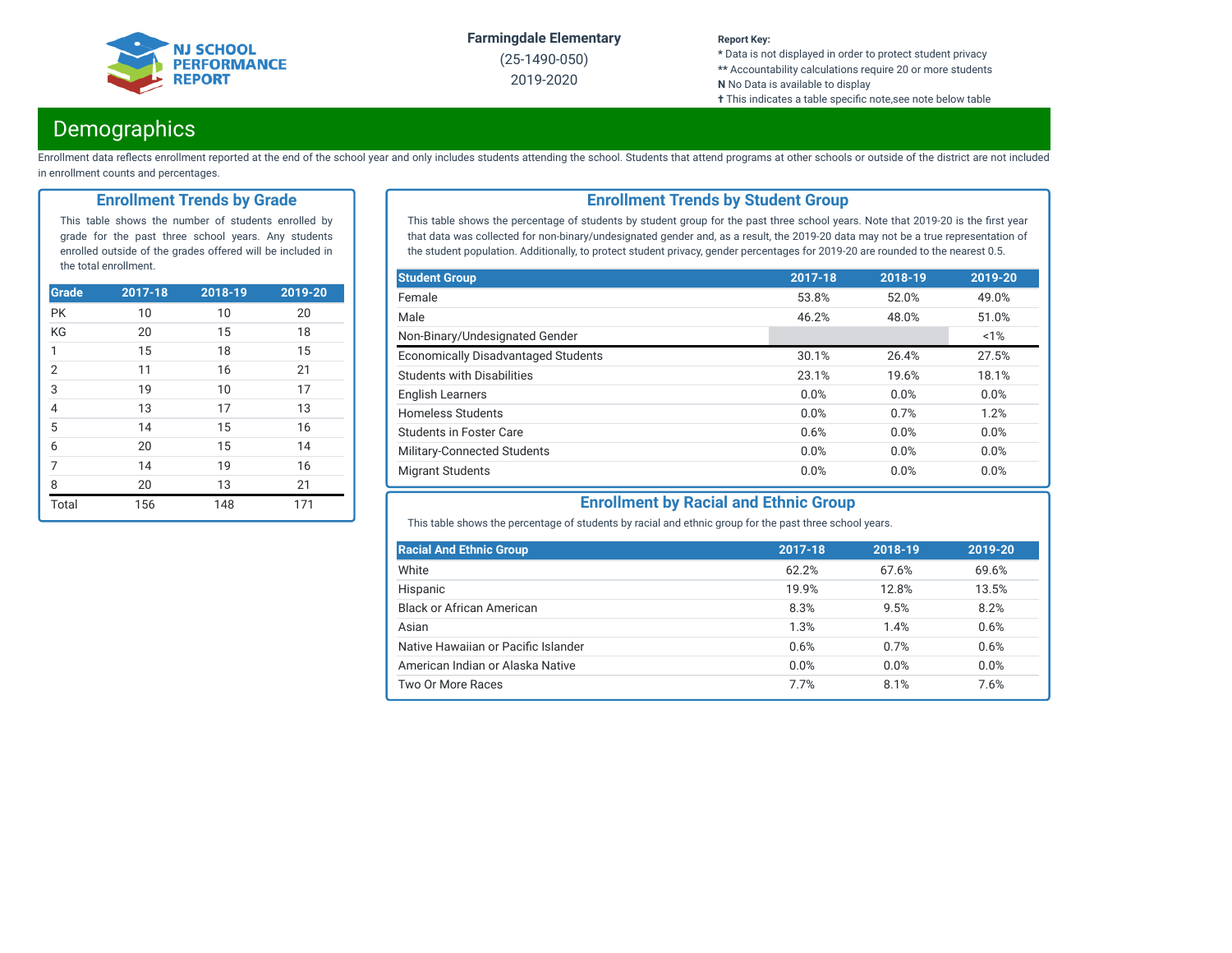

(25-1490-050) 2019-2020

#### **Report Key:**

**\*** Data is not displayed in order to protect student privacy **\*\*** Accountability calculations require 20 or more students

**N** No Data is available to display

**†** This indicates a table specific note,see note below table

## Demographics

Enrollment data reflects enrollment reported at the end of the school year and only includes students attending the school. Students that attend programs at other schools or outside of the district are not included in enrollment counts and percentages.

| <b>Enrollment Trends by Full/Half Day PK and KG</b><br>This table shows number of students in full day and half day Pre-Kindergarten (PK) and Kindergarten (KG) for the past three school years. |         |         |         |  |  |
|--------------------------------------------------------------------------------------------------------------------------------------------------------------------------------------------------|---------|---------|---------|--|--|
| <b>Grade</b>                                                                                                                                                                                     | 2017-18 | 2018-19 | 2019-20 |  |  |
| PK - Half Day                                                                                                                                                                                    |         |         |         |  |  |
| PK - Full Day                                                                                                                                                                                    |         |         | 14      |  |  |
| KG - Half Day                                                                                                                                                                                    |         |         |         |  |  |
| KG - Full Day                                                                                                                                                                                    | 20      |         | 18      |  |  |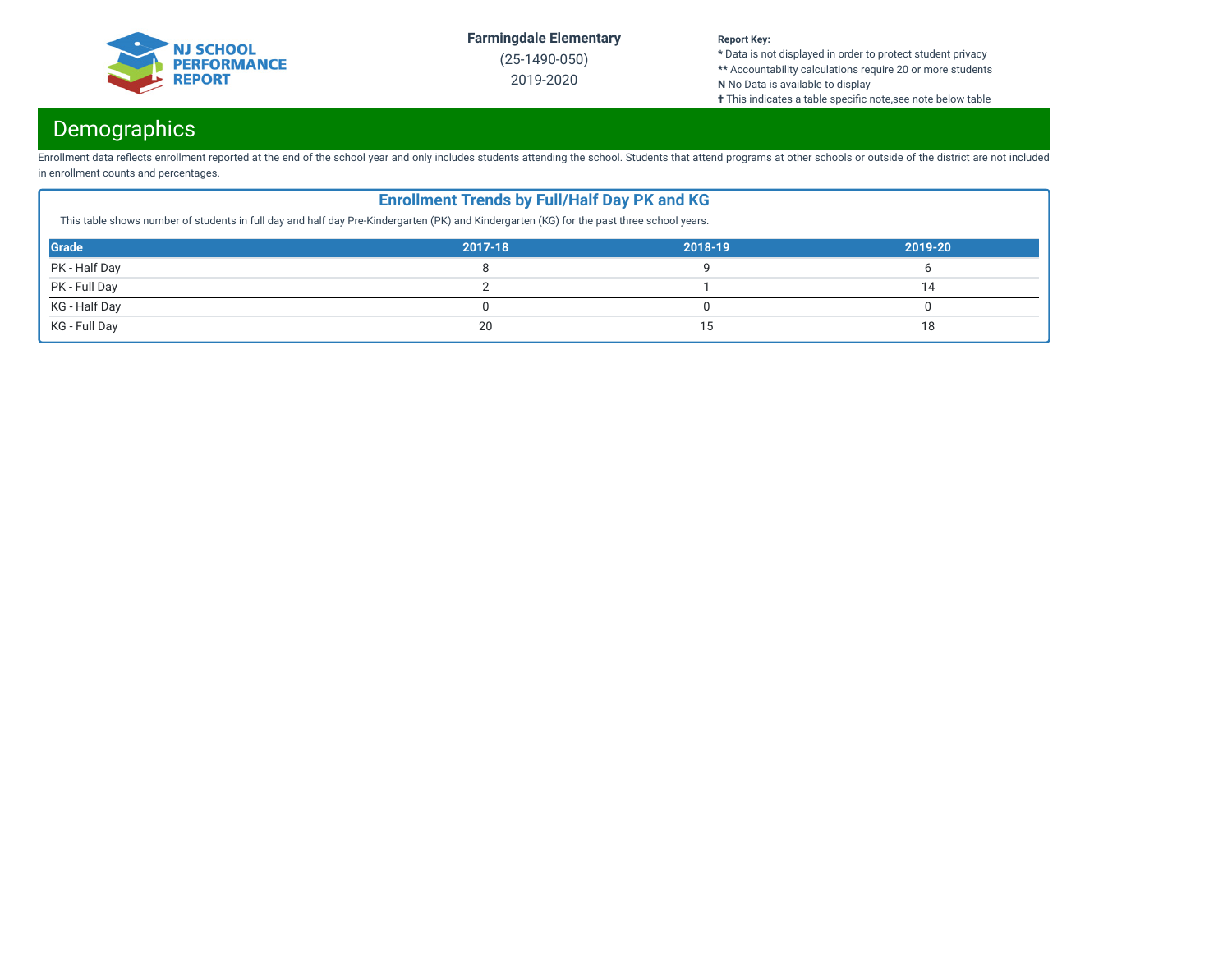

(25-1490-050) 2019-2020

#### **Report Key:**

**\*** Data is not displayed in order to protect student privacy **\*\*** Accountability calculations require 20 or more students

**N** No Data is available to display

**†** This indicates a table specific note,see note below table

## **Demographics**

Enrollment data reflects enrollment reported at the end of the school year and only includes students attending the school. Students that attend programs at other schools or outside of the district are not included in enrollment counts and percentages.

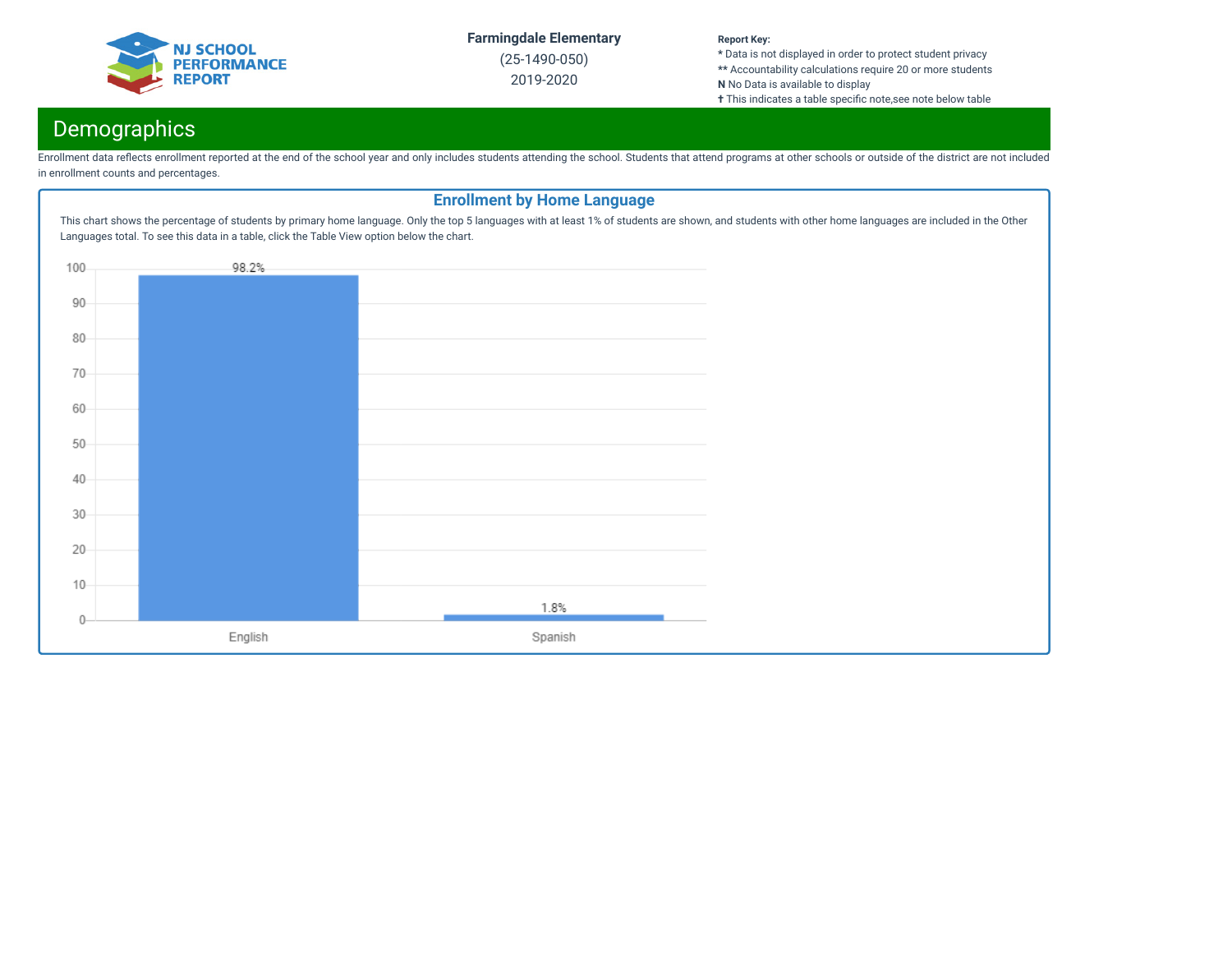

(25-1490-050) 2019-2020

#### **Report Key:**

**\*** Data is not displayed in order to protect student privacy **\*\*** Accountability calculations require 20 or more students **N** No Data is available to display **†** This indicates a table specific note,see note below table

## Student Growth

Student growth is a measure of how much students are learning each year. Each student receives a Student Growth Percentile (SGP) for English Language Arts (ELA) in grades 4 through 8 and for Mathematics in grades 4 through 7 that explains their progress compared to students who had the same test scores in previous years.

A student's SGP falls between 1 and 99 and can be grouped into three levels:

**Low Growth:** Less than 35

**Typical Growth:** Between 35 and 65

**High Growth:** Greater than 65

If the student growth percentiles for all students in the school are ordered from smallest to largest, the median student growth percentile (mSGP) for the school is the percentile in the middle of that list. Watch a short video about Student Growth [Percentiles](http://digitallearning.pcgus.com/NJSMART/sgps/story.html) that explains how they are calculated for students and how median Student Growth Percentiles (mSGP) are calculated for groups of students.

Important note for 2019-20: Due to the cancellation of statewide assessments as a result of the COVID-19 pandemic, student growth percentile were not calculated and will not be reported for the 2019-20 school year. Tables showing 2019-20 median student growth percentiles and other measures of student growth will not be included in this report.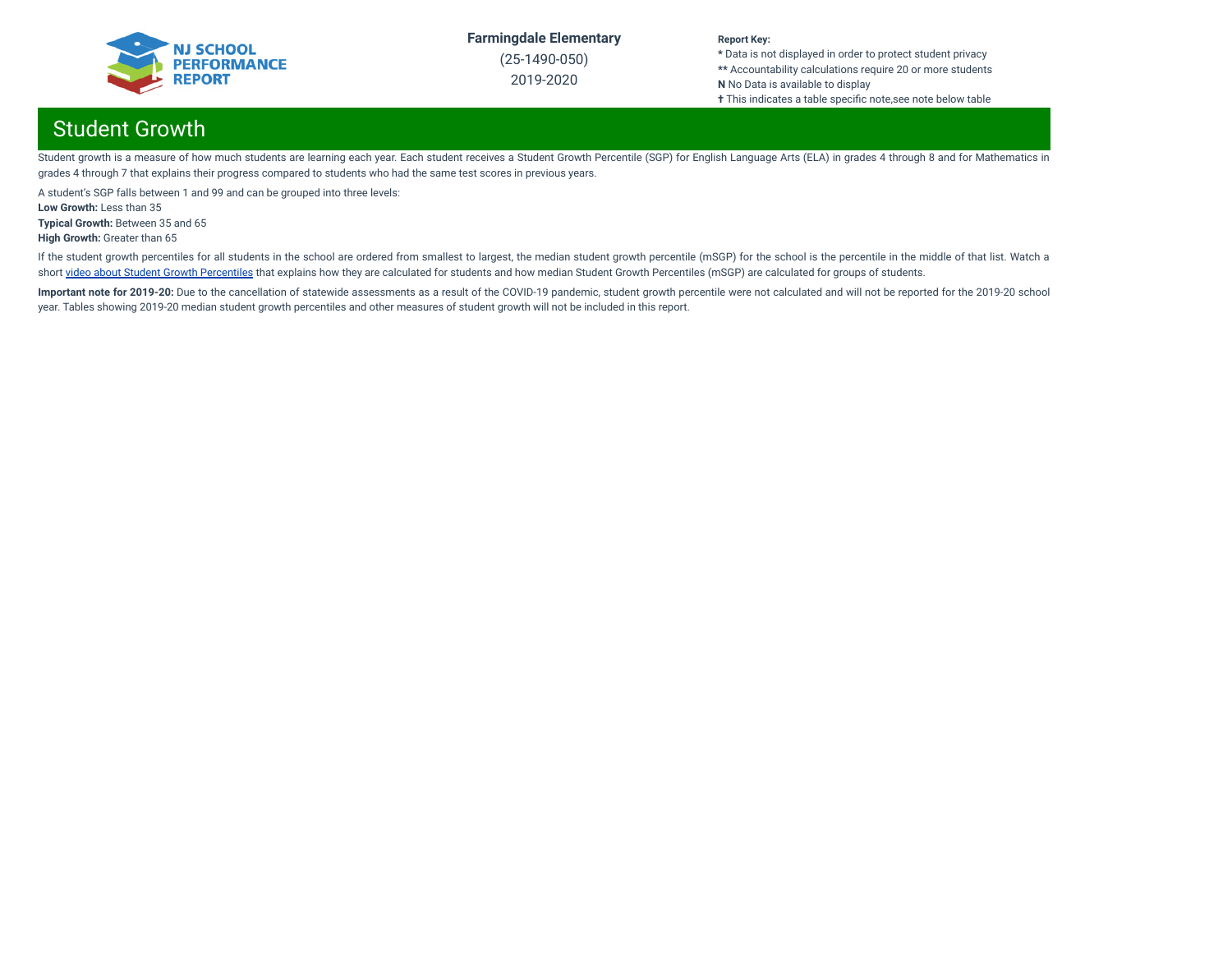

(25-1490-050) 2019-2020

#### **Report Key:**

**\*** Data is not displayed in order to protect student privacy **\*\*** Accountability calculations require 20 or more students **N** No Data is available to display **†** This indicates a table specific note, see note below table

## Student Growth

#### **Student Growth Trends and Progress**

These graphs illustrate trends in student growth over the last three years. Student growth is measured by median student growth percentile. The table below tells us how student growth over the last three years compares to the state standard of 40-59.5 and to the statewide median.

Important note for 2019-20: Due to the cancellation of statewide assessments as a result of the COVID-19 pandemic, student growth percentile were not calculated and will not be reported for the 2019-20 school year.





| <b>Performance Measure</b>                  | 2017-18 ELA  | 2018-19 ELA  | 2019-20 ELA | 2017-18 Math            | 2018-19 Math     | 2019-20 Math |
|---------------------------------------------|--------------|--------------|-------------|-------------------------|------------------|--------------|
| Median Student Growth Percentile            |              | 54.5         |             |                         | 65               |              |
| Met Standard (40-59.5)?                     | Met Standard | Met Standard |             | <b>Exceeds Standard</b> | Exceeds Standard |              |
| Statewide: Median Student Growth Percentile | 50           | 50           |             | 50                      | 50               |              |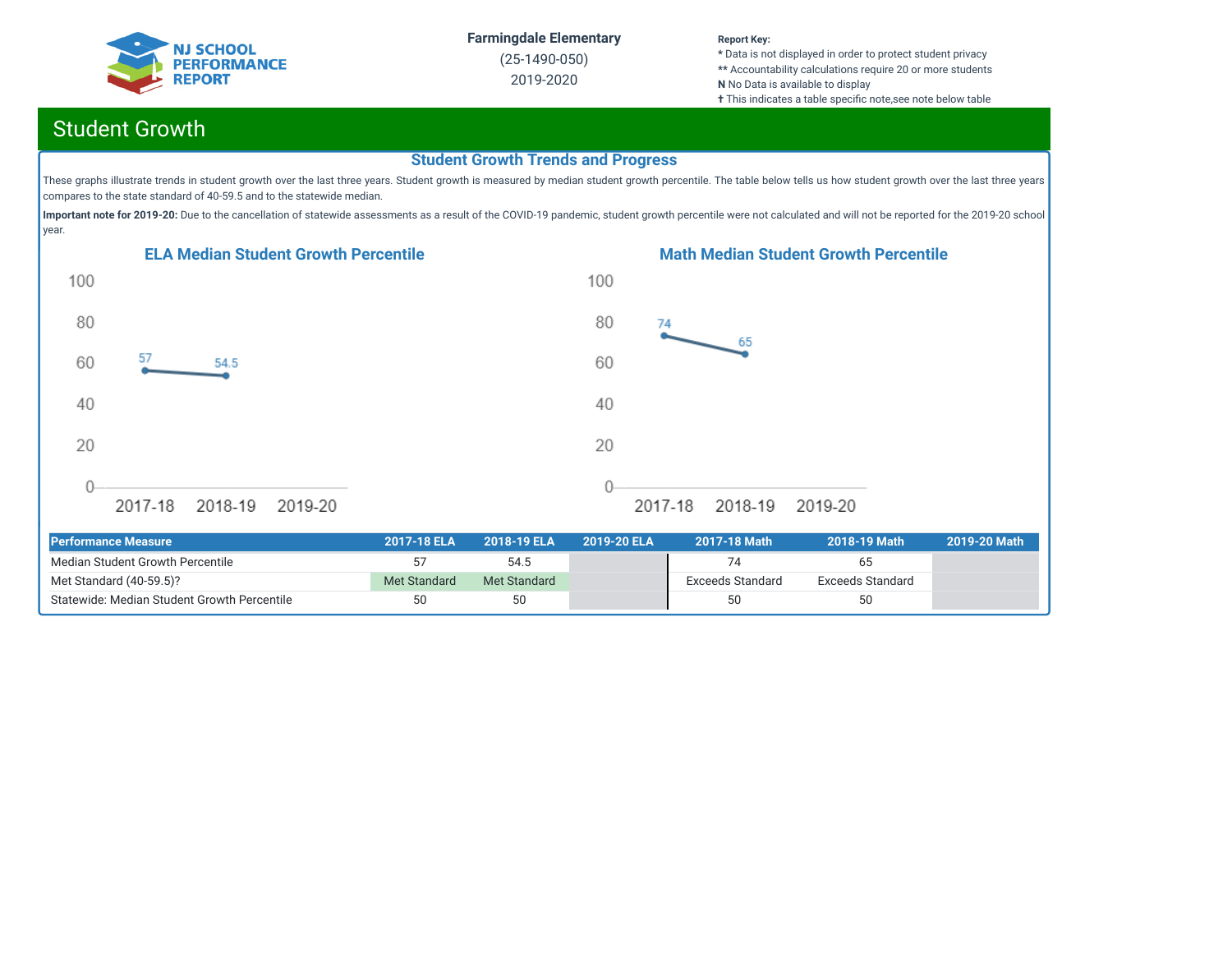

(25-1490-050) 2019-2020

#### **Report Key:**

**\*** Data is not displayed in order to protect student privacy **\*\*** Accountability calculations require 20 or more students **N** No Data is available to display

**†** This indicates a table specific note, see note below table

## Academic Achievement

Important note for 2019-20: Due to the cancellation of statewide assessments and a federal waiver as a result of the COVID-19 pandemic, statewide assessment results for the New Jersey Student Learning Assessments (NJSLA), Dynamic Learning Maps (DLM), and ACCESS for ELLs assessments and related accountability measures are not available and will not be reported for the 2019-20 school year. Tables showing 2019-20 statewide assessment results and related accountability measures will not be included in this report.

#### **English Language Arts and Mathematics Performance Trends**

These graphs show trends in the Proficiency Rate for Federal Accountability over the last three years. The data includes the results of students taking both the statewide assessment (NJSLA for 2018-19 and PARCC for 2017-18) and the DLM alternate assessment. The Proficiency Rate for Federal Accountability measures the percentage of students that met or exceeded expectations on the assessments (NJSLA/PARCC or DLM) with an adjustment made if the participation rate is below 95% to ensure reporting on at least 95% of students. NJSLA/PARCC results include only students in grades 3 through 10. Students that were enrolled for less than half a school year are excluded from performance results. The table below provides participation rates, proficiency rates, annual targets and status in meeting the targets, and statewide proficiency rates.

**Important note for 2019-20:** Due to the cancellation of statewide assessments and a federal waiver as a result of the COVID-19 pandemic, statewide assessment results are not available.





† Target was met within a confidence interval. **Performance Measure 2017-18 ELA 2018-19 ELA 2019-20 ELA 2017-18 Math 2018-19 Math 2019-20 Math** Participation Rate 94.0% 100.0% 94.0% 100.0% Prociency Rate for Federal Accountability 66.9% 76.4% 57.3% 67.4% Annual Target 60.0% 61.1% 48.0% 49.7% Met Annual Target? Met Target Met Target Met Target Met Target Statewide Proficiency Rate for Federal Accountability 65.7% 57.9% 57.9% 45.0% 45.0% 44.5%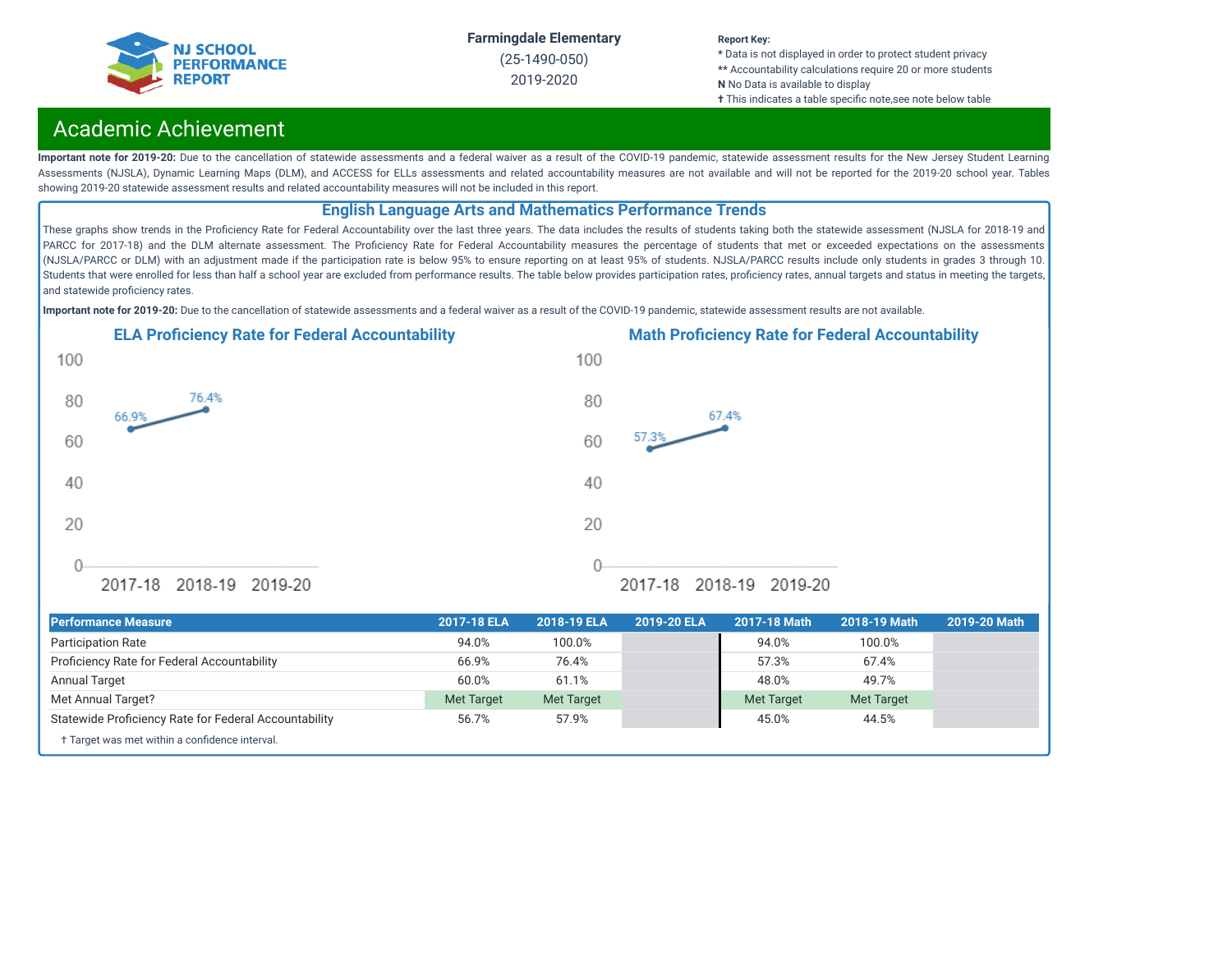

(25-1490-050) 2019-2020

#### **Report Key:**

**\*** Data is not displayed in order to protect student privacy **\*\*** Accountability calculations require 20 or more students **N** No Data is available to display

**†** This indicates a table specific note, see note below table

## Academic Achievement

Important note for 2019-20: Due to the cancellation of statewide assessments and a federal waiver as a result of the COVID-19 pandemic, statewide assessment results for the New Jersey Student Learning Assessments (NJSLA), Dynamic Learning Maps (DLM), and ACCESS for ELLs assessments and related accountability measures are not available and will not be reported for the 2019-20 school year. Tables showing 2019-20 statewide assessment results and related accountability measures will not be included in this report.

#### **English Language Arts Assessment - Performance Trends**

This graph shows the percentage of students who met or exceeded expectations on each grade level exam on the statewide assessment for English Language Arts (ELA) for the past three years. 2018-19 data is from the New Jersey Student Learning Assessment (NJSLA) and 2017-18 data is from the PARCC assessment.

**Important note for 2019-20:** Due to the cancellation of statewide assessments and a federal waiver as a result of the COVID-19 pandemic, statewide assessment results are not available.



#### **Percentage of Students Meeting/Exceeding Expectations**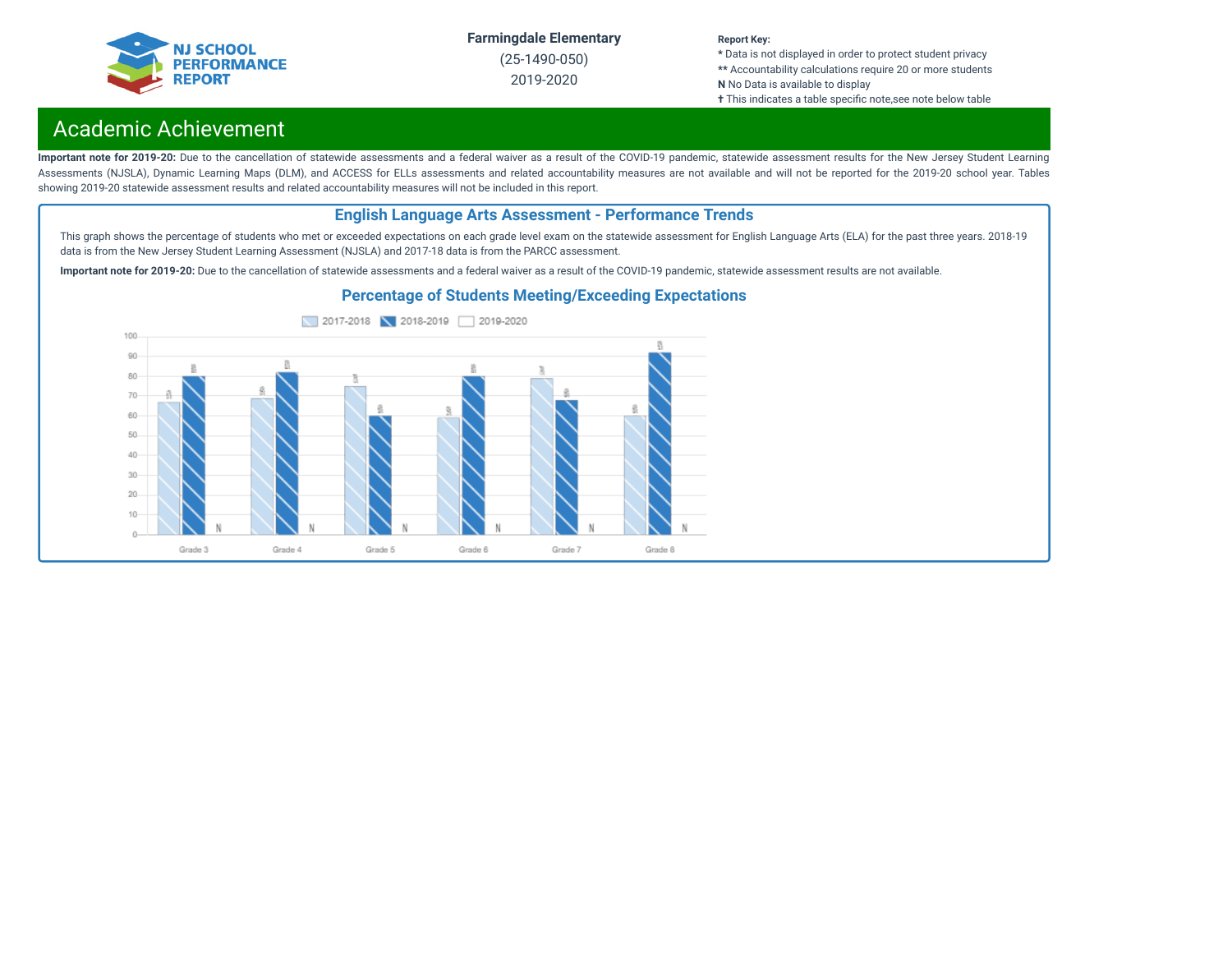

(25-1490-050) 2019-2020

#### **Report Key:**

**\*** Data is not displayed in order to protect student privacy **\*\*** Accountability calculations require 20 or more students **N** No Data is available to display

**†** This indicates a table specific note,see note below table

## Academic Achievement

Important note for 2019-20: Due to the cancellation of statewide assessments and a federal waiver as a result of the COVID-19 pandemic, statewide assessment results for the New Jersey Student Learning Assessments (NJSLA), Dynamic Learning Maps (DLM), and ACCESS for ELLs assessments and related accountability measures are not available and will not be reported for the 2019-20 school year. Tables showing 2019-20 statewide assessment results and related accountability measures will not be included in this report.

#### **Mathematics Assessment – Performance Trends**

This graph shows the percentage of students who met or exceeded expectations on each grade level or end-of-course exam on the statewide assessment for Mathematics for the past three years. 2018-19 data is from the New Jersey Student Learning Assessment (NJSLA) and 2017-18 data is from the PARCC assessment.

Note: 2018-19 results for Algebra I, Geometry, and Algebra II do not include students in grade 11, but 2017-18 results do include students in grade 11. Therefore, trend data for these assessments may not be comparable.

**Important note for 2019-20:** Due to the cancellation of statewide assessments and a federal waiver as a result of the COVID-19 pandemic, statewide assessment results are not available.

### **Percentage of Students Meeting/Exceeding Expectations**

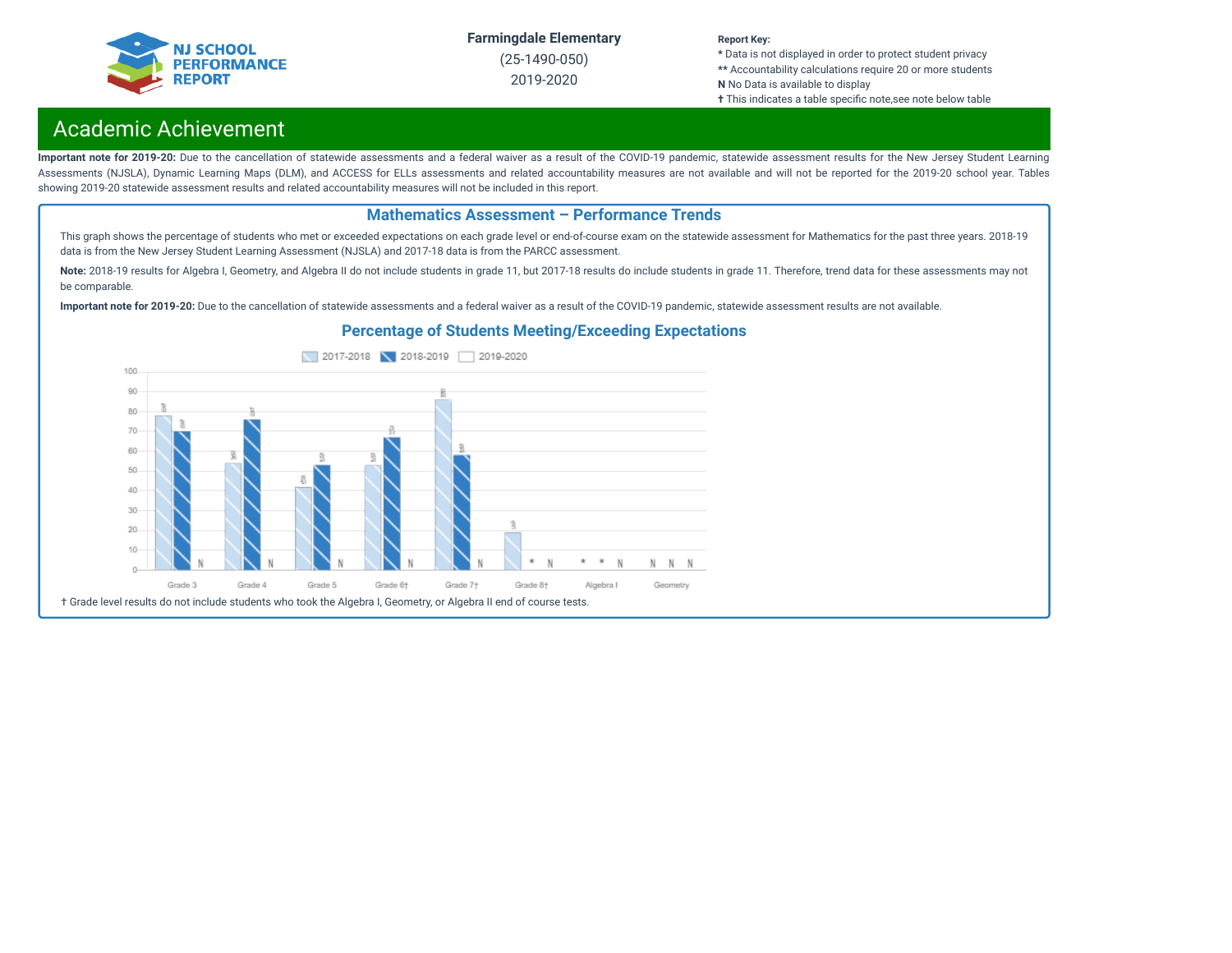

(25-1490-050) 2019-2020

#### **Report Key:**

**\*** Data is not displayed in order to protect student privacy **\*\*** Accountability calculations require 20 or more students **N** No Data is available to display **†** This indicates a table specific note, see note below table

### Academic Achievement

#### **DLM Alternate Assessment - Participation**

This table shows the number of students taking the Dynamic Learning Maps (DLM) alternate assessment, which tests academic progress in English Language Arts (ELA) and Mathematics for students with different types of significant cognitive disabilities.

**Important note for 2019-20:** Due to the cancellation of statewide assessments and a federal waiver as a result of the COVID-19 pandemic, DLM participation is not available for 2019-20.

#### **English Language Progress to Proficiency**

This table shows the percentage of English Learners who demonstrated the expected amount of growth on the ACCESS for ELLs 2.0 Assessment for English Language proficiency. A student's expected growth is based on the student's initial year proficiency level and student growth expectations are increased by equal intervals each year so that the student meets the proficiency cut score of 4.5 within five years. The table shows the annual target for the percentage of students making expected growth and whether that target was met.

**Important note for 2019-20:** Due to the cancellation of statewide assessments and a federal waiver as a result of the COVID-19 pandemic, English Language Progress to Proficiency is not available for 2019-20.

#### **English Language Proficiency Test -Participation and Performance**

This table shows, by years in district, the number of English learner students taking the ACCESS for ELLs 2.0 Assessment for English language proficiency and the percentage of students tested that received an overall score of 4.5 or above. Students must receive a score of 4.5 or higher to be considered for proficient status.

**Important note for 2019-20:** Due to the cancellation of statewide assessments and a federal waiver as a result of the COVID-19 pandemic, ACCESS for ELLs 2.0 assessment participation and performance are not available for 2019- 20.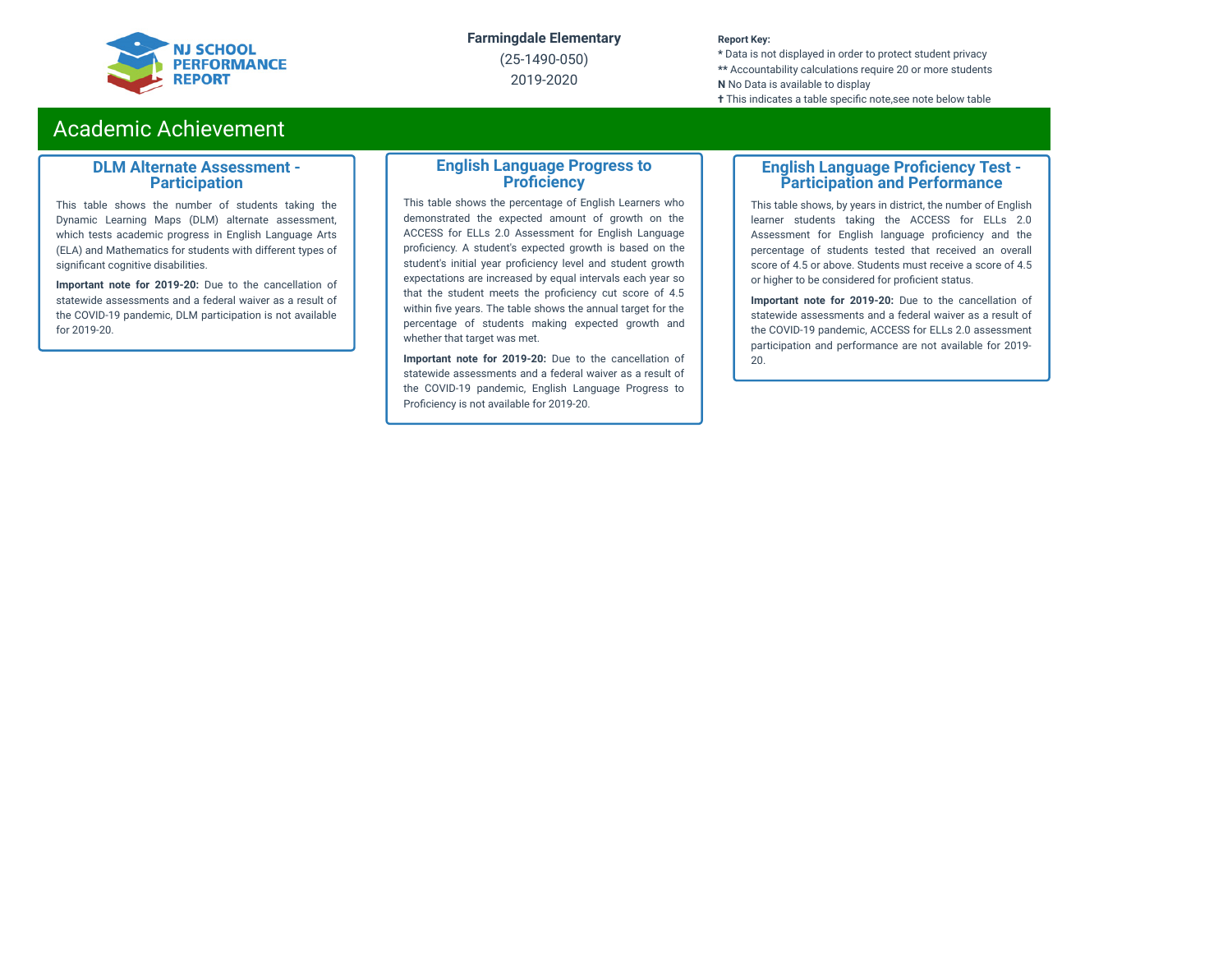

(25-1490-050) 2019-2020

#### **Report Key:**

**\*** Data is not displayed in order to protect student privacy **\*\*** Accountability calculations require 20 or more students **N** No Data is available to display

**†** This indicates a table specific note, see note below table

### Academic Achievement

The New Jersey Student Learning Assessment for Science (NJSLA-S) measures student proficiency with the New Jersey Student Learning Standards for Science. All students in grades 5, 8, and 11 will take the [NJSLA-Science](https://www.nj.gov/education/assessment/sla/science/) assessment. Students receive a score of Level 1, 2, 3, or 4 where levels 3 and 4 represent proficiency. Visit the NJSLA-Science website for more information about NJSLA-S. These results do not include students that took the Dynamic Learning Maps (DLM) Science [assessment](https://www.nj.gov/education/schools/achievement/), visit the assessment reports page for DLM results.

Important note for 2019-20: Due to the cancellation of statewide assessments and a federal waiver as a result of the COVID-19 pandemic, statewide assessment results are not available for 2019-20. Tables showing 2019-20 NJSLA Science assessment results will not be included in this report.

#### **NJSLA Science Assessment: Grade 5 Summary**

This table shows how students performed on the NJSLA Science assessment. Students scoring at Level 3 or 4 are considered proficient.

**Important note for 2019-20:** Due to the cancellation of statewide assessments and a federal waiver as a result of the COVID-19 pandemic, statewide assessment results for NJSLA Science are not available for 2019-20.



#### **NJSLA Science Assessment: Grade 8 Summary**

This table shows how students performed on the NJSLA Science assessment. Students scoring at Level 3 or 4 are considered proficient.

**Important note for 2019-20:** Due to the cancellation of statewide assessments and a federal waiver as a result of the COVID-19 pandemic, statewide assessment results for NJSLA Science are not available for 2019-20.

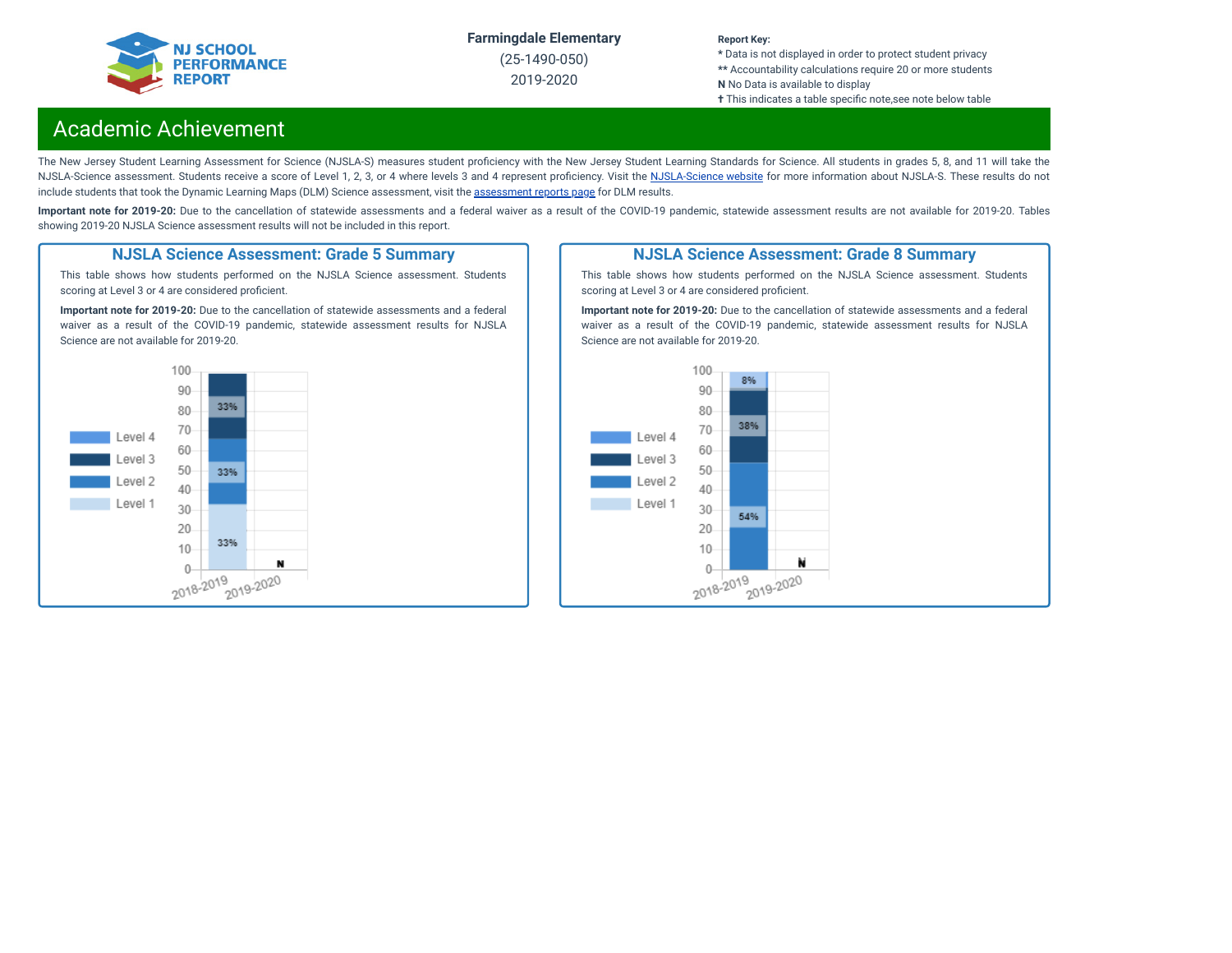

(25-1490-050) 2019-2020

#### **Report Key:**

**\*** Data is not displayed in order to protect student privacy **\*\*** Accountability calculations require 20 or more students **N** No Data is available to display

**†** This indicates a table specific note,see note below table

# College and Career Readiness

Information about New Jersey Student Learning [Standards](https://www.nj.gov/education/cccs/) can be found on the NJDOE website.

| <b>Mathematics - Course Participation</b>                                                                                                                                                                          |           |                 |                   |  |  |  |
|--------------------------------------------------------------------------------------------------------------------------------------------------------------------------------------------------------------------|-----------|-----------------|-------------------|--|--|--|
| This table shows the number of students who were enrolled in Mathematics courses by grade and subject area. Students are counted more than once if they were enrolled in courses across multiple<br>subject areas. |           |                 |                   |  |  |  |
| <b>Grade</b>                                                                                                                                                                                                       | Algebra I | <b>Geometry</b> | <b>Other Math</b> |  |  |  |
| 6                                                                                                                                                                                                                  |           |                 |                   |  |  |  |
|                                                                                                                                                                                                                    |           |                 |                   |  |  |  |
| 8                                                                                                                                                                                                                  |           |                 | 10                |  |  |  |
| Total                                                                                                                                                                                                              |           |                 | 4                 |  |  |  |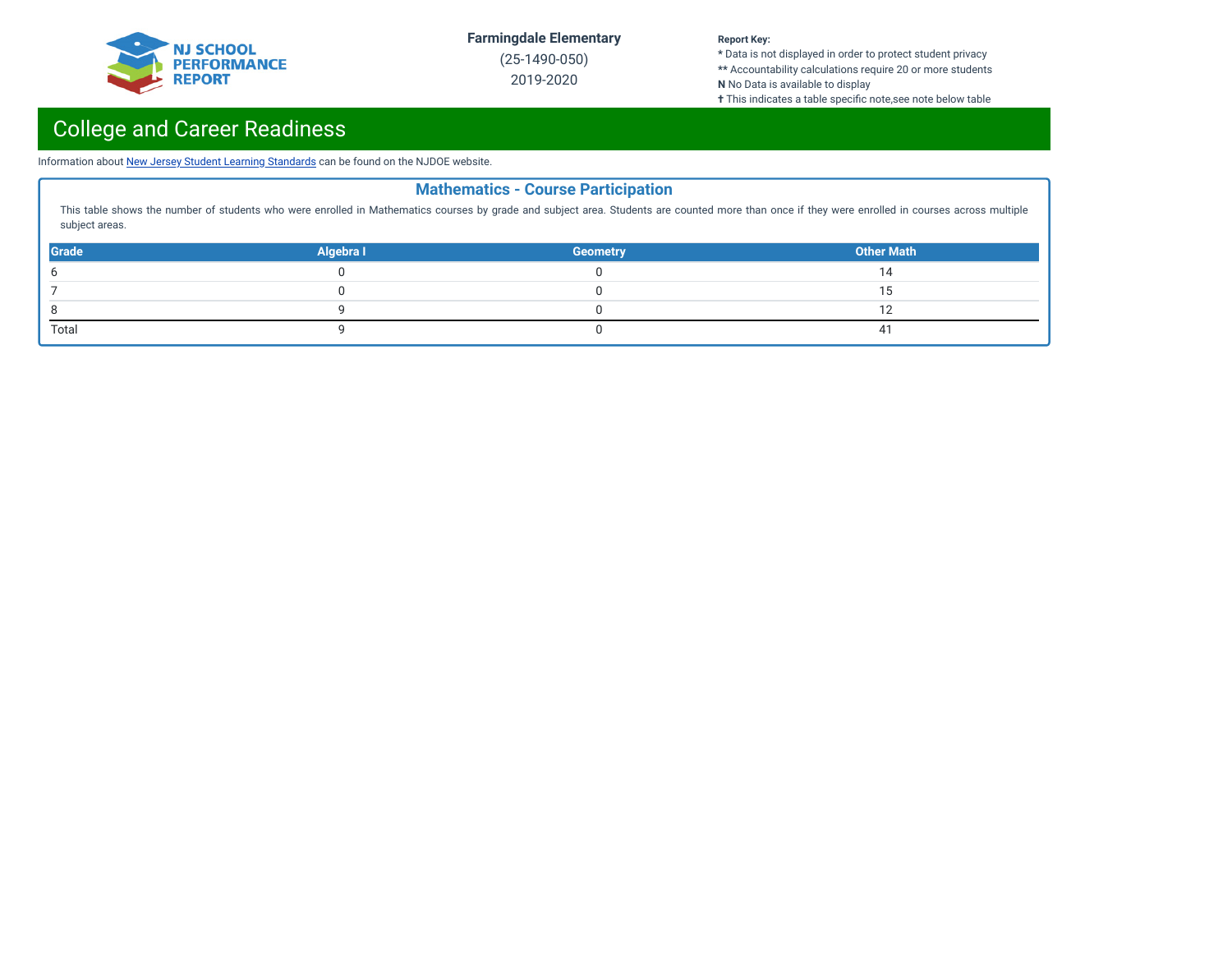

(25-1490-050) 2019-2020

#### **Report Key:**

**\*** Data is not displayed in order to protect student privacy **\*\*** Accountability calculations require 20 or more students **N** No Data is available to display

**†** This indicates a table specific note,see note below table

# College and Career Readiness

Information about New Jersey Student Learning [Standards](https://www.nj.gov/education/cccs/) can be found on the NJDOE website.

| <b>World Languages - Course Participation</b>                                                                                                                                                                  |                |               |                |              |               |                |                        |
|----------------------------------------------------------------------------------------------------------------------------------------------------------------------------------------------------------------|----------------|---------------|----------------|--------------|---------------|----------------|------------------------|
| This table shows the number of students who were enrolled in World Languages courses by grade and language. Students are counted more than once if they were enrolled in courses across multiple<br>languages. |                |               |                |              |               |                |                        |
| Grade                                                                                                                                                                                                          | <b>Spanish</b> | <b>French</b> | <b>Italian</b> | <b>Latin</b> | <b>German</b> | <b>Chinese</b> | <b>Other Languages</b> |
|                                                                                                                                                                                                                |                |               |                |              |               |                |                        |
|                                                                                                                                                                                                                |                |               |                |              |               |                |                        |
|                                                                                                                                                                                                                |                |               |                |              |               |                |                        |
| Total                                                                                                                                                                                                          |                |               |                |              |               |                |                        |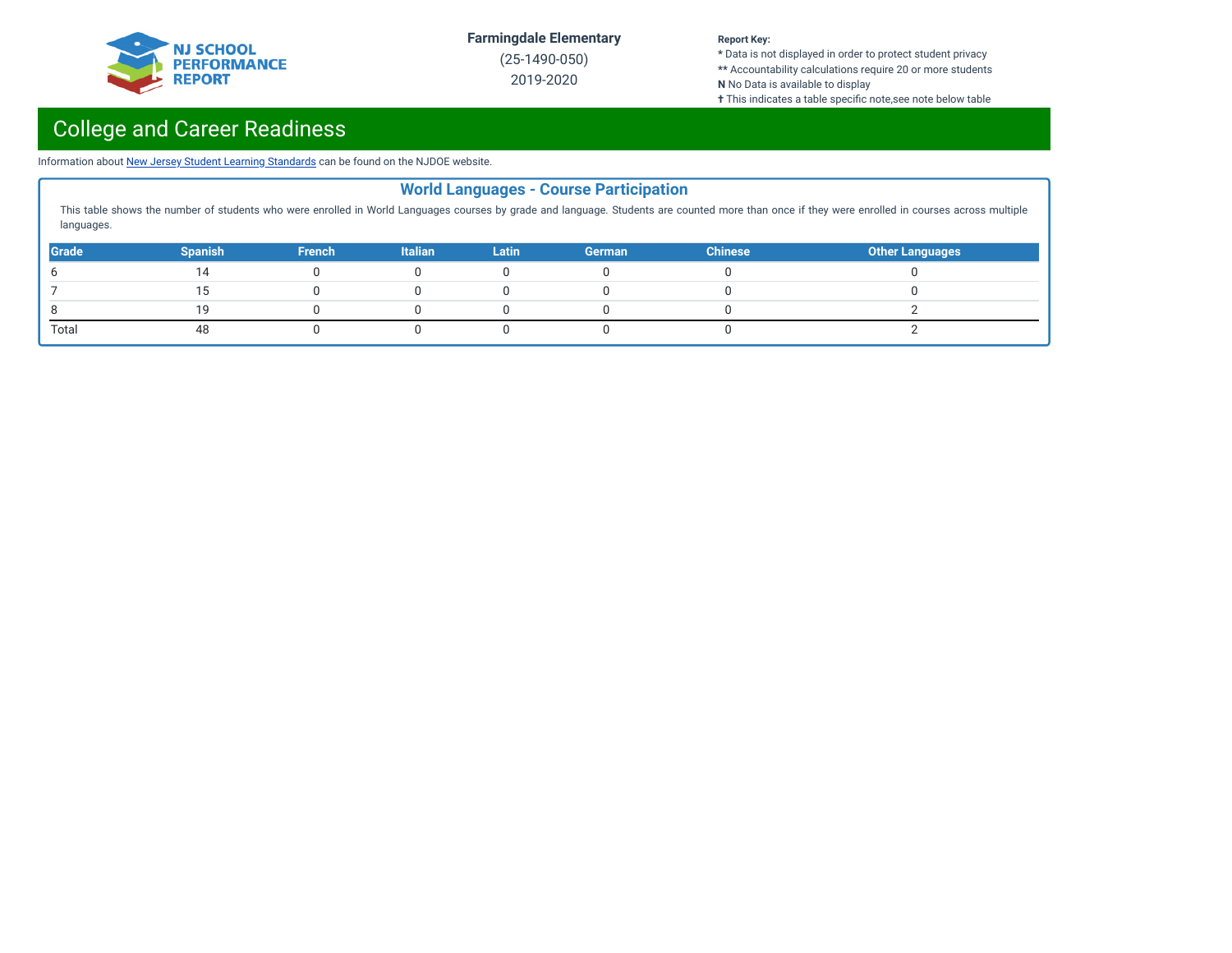

(25-1490-050) 2019-2020

#### **Report Key:**

**\*** Data is not displayed in order to protect student privacy **\*\*** Accountability calculations require 20 or more students **N** No Data is available to display

**†** This indicates a table specific note,see note below table

## College and Career Readiness

Information about New Jersey Student Learning [Standards](https://www.nj.gov/education/cccs/) can be found on the NJDOE website.

### **Computer Science and Information Technology – Course Participation**

This table shows the number of students who were enrolled in Computer Science and Information Technology (IT) courses by grade and subject area. Students are counted more than once if they were enrolled in courses across multiple subject areas. The last two rows show the number of students enrolled in Advanced Placement (AP) or International Baccalaureate (IB) courses and Dual Enrollment courses by subject area. Subject areas where AP/IB courses are not offered are grayed out.

| <b>Grade</b> | <b>Computer Programming</b> | <b>Computing Systems</b> | <b>Other Computer Science</b> | <b>Networking</b> | <b>Information Systems</b> | <b>Other IT</b> |
|--------------|-----------------------------|--------------------------|-------------------------------|-------------------|----------------------------|-----------------|
|              |                             |                          |                               |                   |                            |                 |
|              |                             | N                        |                               |                   |                            |                 |
|              |                             | N                        |                               |                   |                            |                 |
| Total        |                             |                          |                               |                   |                            |                 |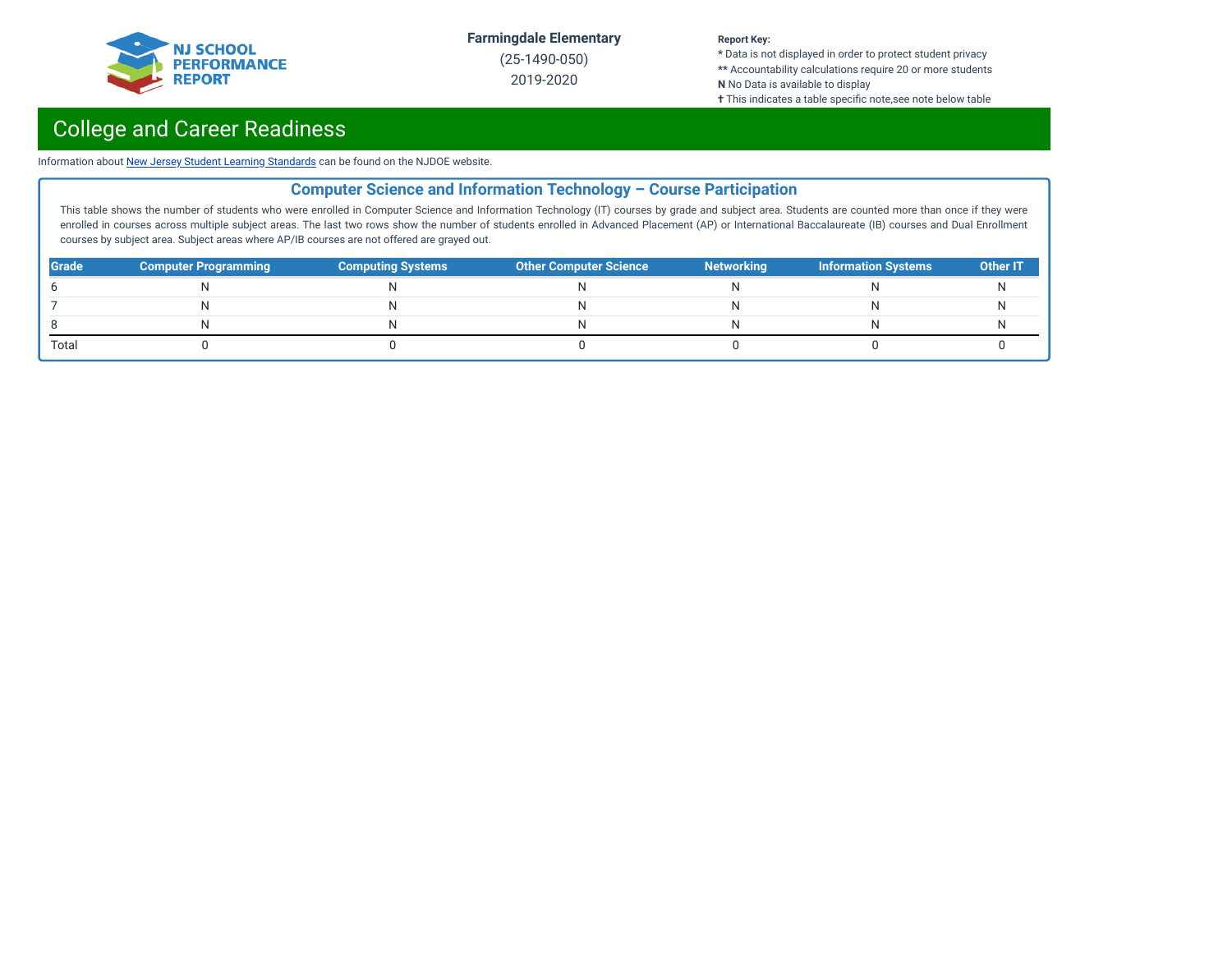

(25-1490-050) 2019-2020

#### **Report Key:**

**\*** Data is not displayed in order to protect student privacy **\*\*** Accountability calculations require 20 or more students **N** No Data is available to display

**†** This indicates a table specific note,see note below table

## College and Career Readiness

#### **Visual and Performing Arts – Course Participation**

The first set of graphs below show the percentages of students who were enrolled in any Visual and Performing Arts classes during the school year. The graphs at the bottom of the page show the percentages of students enrolled in at least one course within each of the four arts disciplines during the school year.



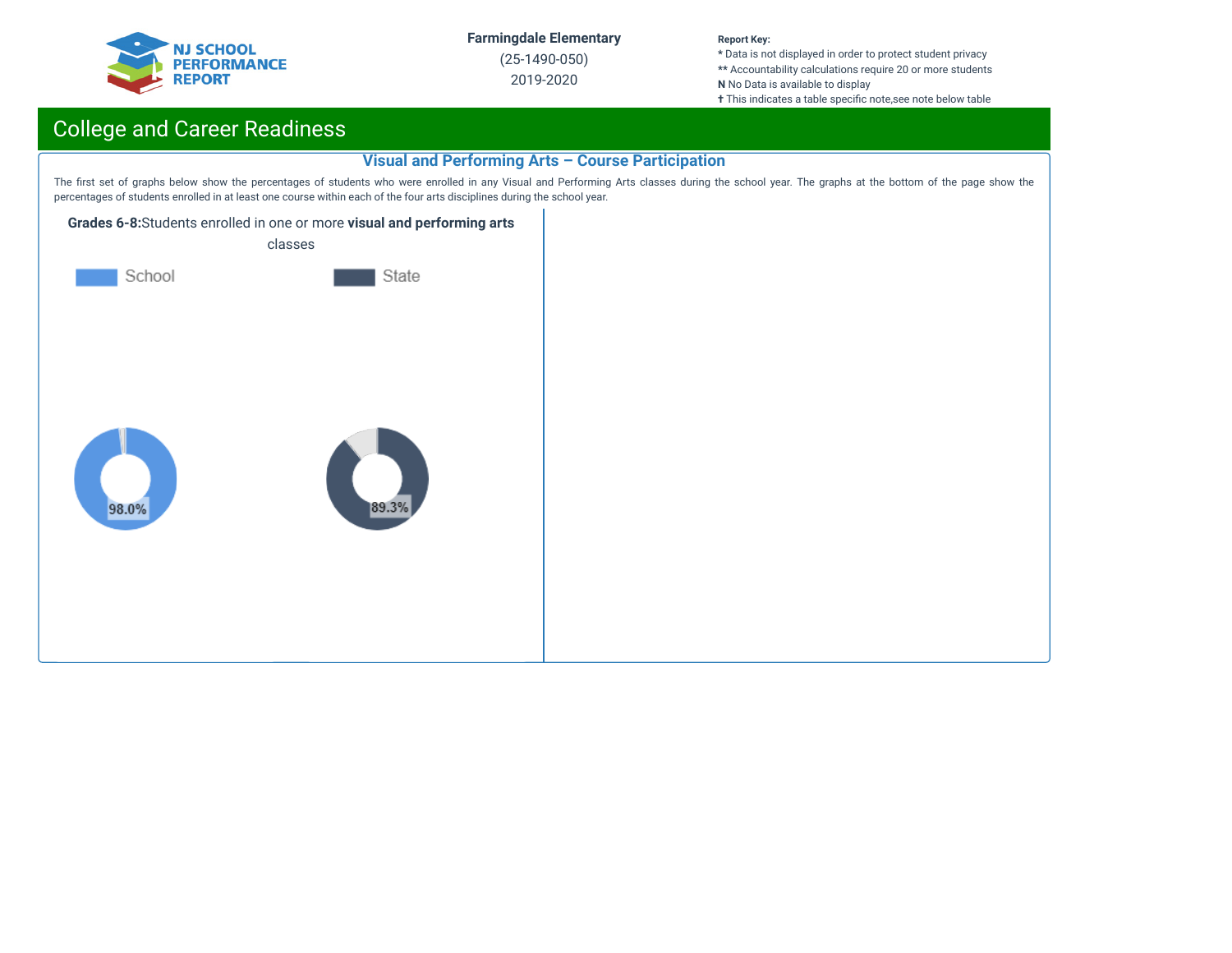

(25-1490-050) 2019-2020

#### **Report Key:**

**\*** Data is not displayed in order to protect student privacy **\*\*** Accountability calculations require 20 or more students **N** No Data is available to display

**†** This indicates a table specific note,see note below table

## College and Career Readiness

#### **Visual and Performing Arts – Course Participation**

The first set of graphs below show the percentages of students who were enrolled in any Visual and Performing Arts classes during the school year. The graphs at the bottom of the page show the percentages of students enrolled in at least one course within each of the four arts disciplines during the school year.

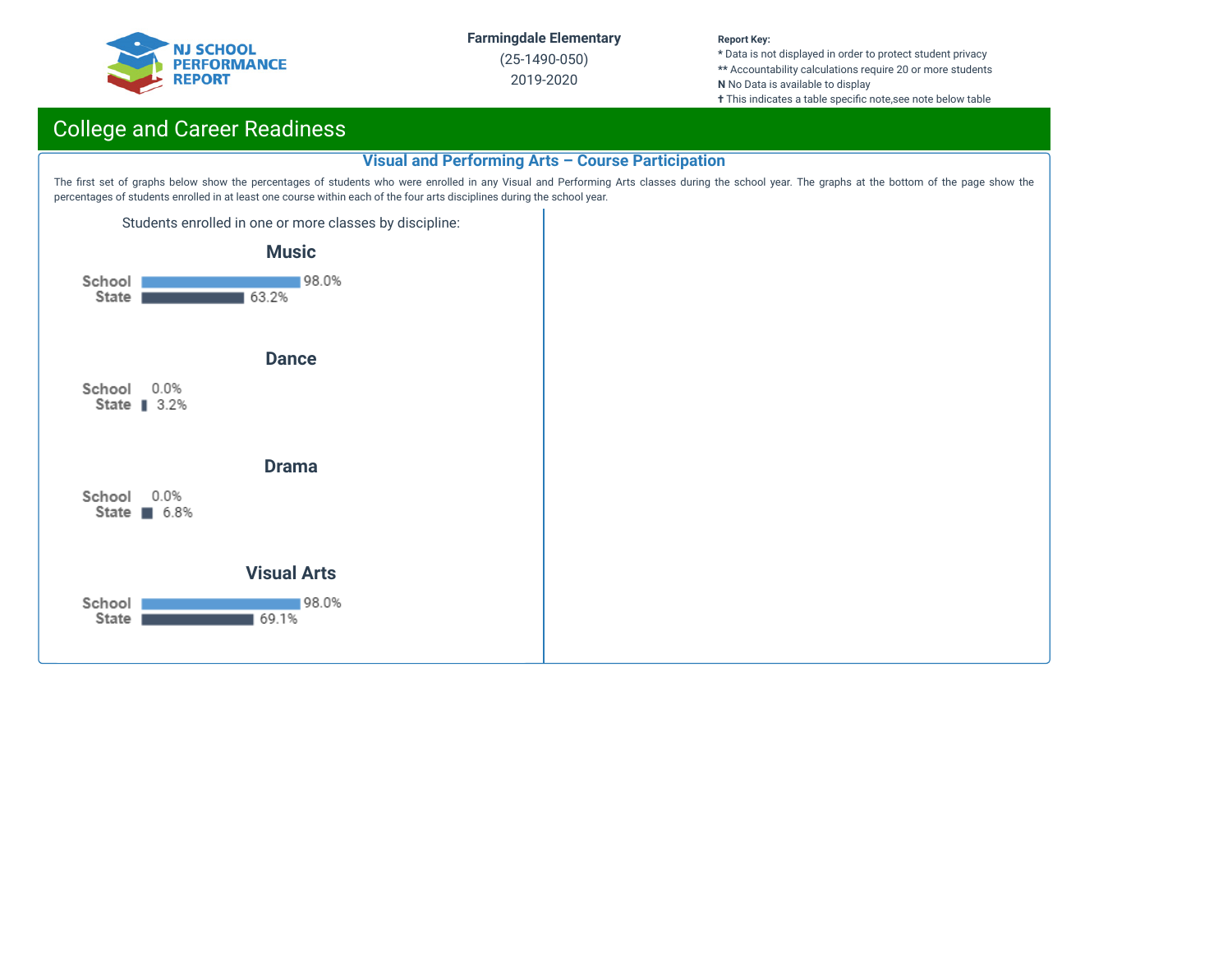

(25-1490-050) 2019-2020

#### **Report Key:**

**\*** Data is not displayed in order to protect student privacy **\*\*** Accountability calculations require 20 or more students **N** No Data is available to display **†** This indicates a table specific note,see note below table

## Climate and Environment

Student absences provide important information about a school's culture and climate. Research shows that absences impact a student's ability to succeed in school. The New Jersey Department of Education used input from New Jersey communities to select chronic absenteeism as its measure of school quality and student success for the ESSA accountability plan. **Chronic absenteeism** is dened as being absent for 10% or more of the days enrolled during the school year. A student who is not present for any reason, whether excused, unexcused, or for disciplinary action, is considered absent unless permitted by state statute or regulations. Students with fewer than 45 days in membership are excluded from attendance calculations.

Important Note for 2019-20: Due the COVID-19 pandemic, NJDOE received a federal waiver which removed the requirement to report on chronic absenteeism and related accountability measures for the 2019-20 school year. As a result, NJDOE will not report on chronic absenteeism and other attendance data for 2019-20. Tables showing 2019-20 attendance data will be hidden in this report.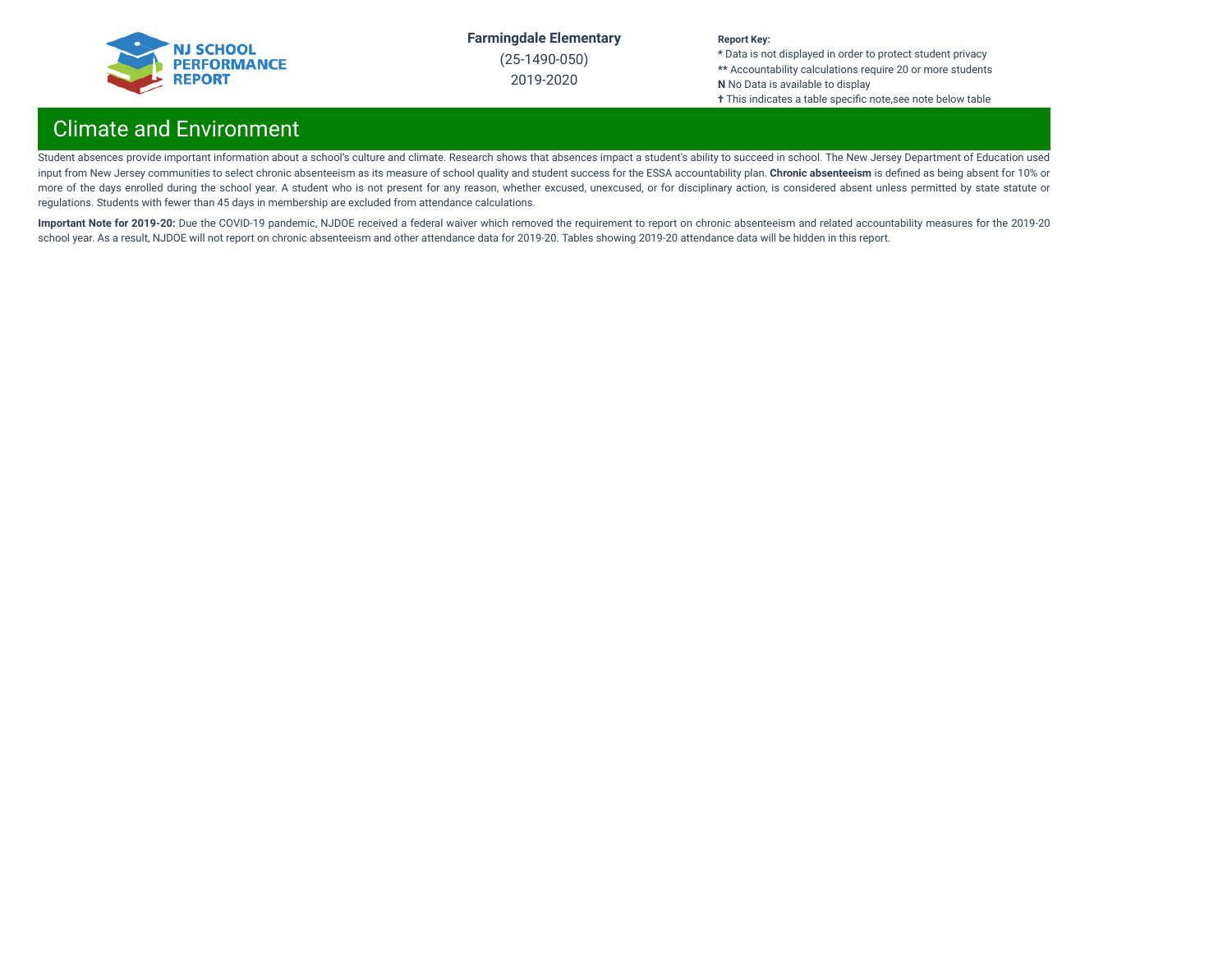

(25-1490-050) 2019-2020

#### **Report Key:**

**\*** Data is not displayed in order to protect student privacy **\*\*** Accountability calculations require 20 or more students **N** No Data is available to display **†** This indicates a table specific note, see note below table

## Climate and Environment

The New Jersey Department of Education migrated to a new reporting system, the Student Safety Data System (SSDS), starting in 2017-18, which includes improved definitions, new reporting fields, and updated guidance for reporting incidents. Comparing current data to data from 2016-17 and earlier could lead to inaccurate conclusions in many reporting categories. In addition to the 2018-19 data below, NJDOE is required, under ESSA, to report on the most recent, publicly-available Civil Rights Data Collection (CRDC) data, which can be found on the NJDOE School [Performance](https://www.nj.gov/education/schoolperformance/climate/) webpage.Please note that prior to school year 2017-2018, the CRDC and the State collection system, EVVRS, did not collect the same data elements. In an effort to better align the State system with the CRDC, the new Student Safety Data System (SSDS) collects all the required CRDC data elements. NJDOE is in the process of developing a reporting function for the SSDS which will allow LEAs to use the same data for both submissions.

Important note for 2019-20: Due to school closures as a result of [Executive](https://nj.gov/infobank/eo/056murphy/pdf/EO-107.pdf) Order 107, discipline data for the 2019-20 school year may not be comparable to prior or future school years and NJDOE recommends caution in making comparisons.

#### **Violence, Vandalism, HIB, and Substance Offenses**

This table shows the number of incidents reported by type. A single incident may be counted under multiple incident types. The total unique incidents row provides an unduplicated count of incidents. The last row shows the rate of incidents for every 100 students enrolled.

| <b>Incident Type</b>                     | <b>Number of Incidents</b> |
|------------------------------------------|----------------------------|
| Violence                                 | 0                          |
| Weapons                                  | 0                          |
| Vandalism                                | 0                          |
| Substances                               | O                          |
| Harassment, Intimidation, Bullying (HIB) | 0                          |
| <b>Total Unique Incidents</b>            | O                          |
| Incidents Per 100 Students Enrolled      | 0.00                       |

#### **Police Notifications**

This table shows, by incident type, the number of cases where an incident led to police notification.

| 0            |
|--------------|
|              |
| 0            |
| 0            |
| 0            |
| <sup>0</sup> |
| O            |
|              |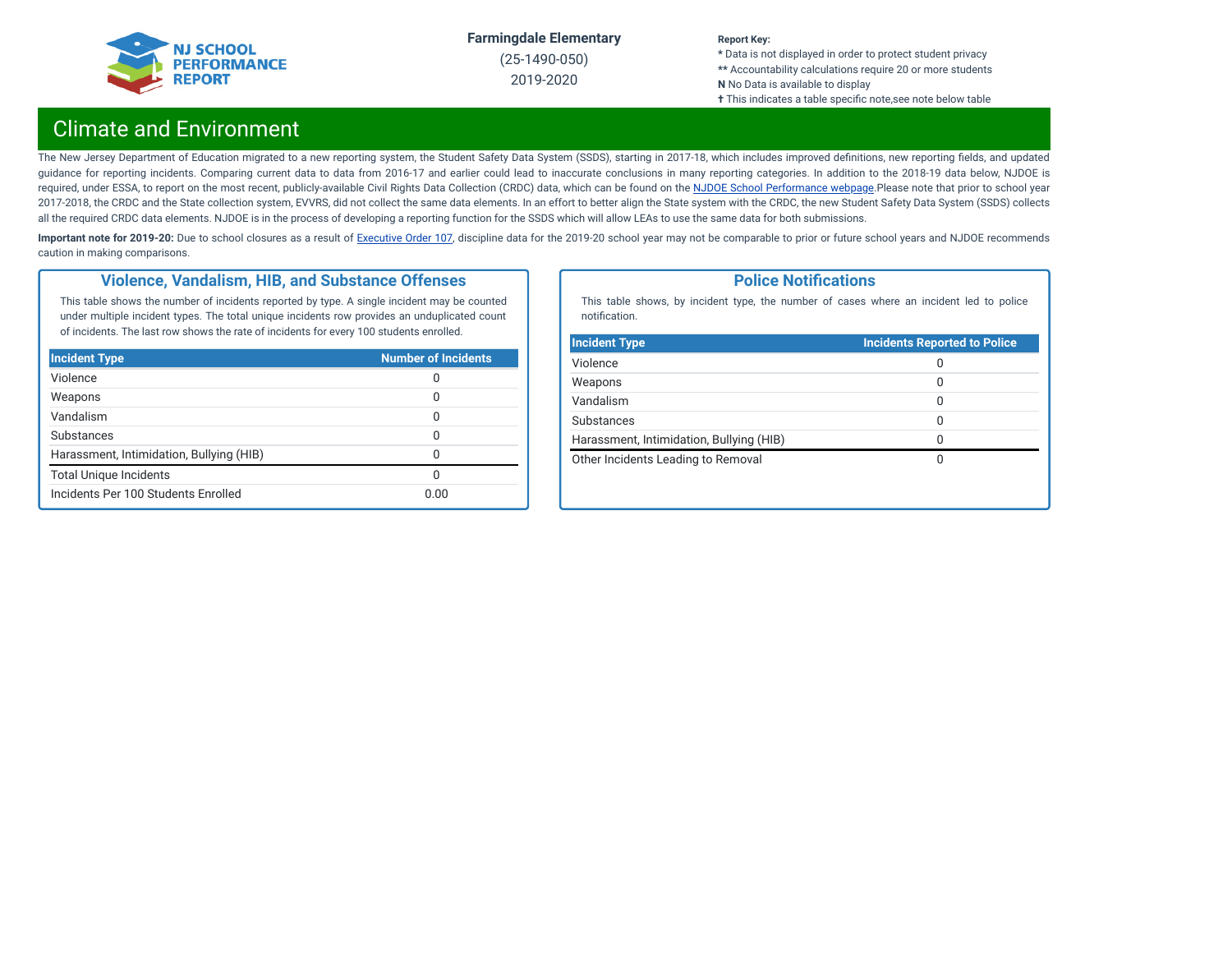

(25-1490-050) 2019-2020

#### **Report Key:**

**\*** Data is not displayed in order to protect student privacy **\*\*** Accountability calculations require 20 or more students **N** No Data is available to display **†** This indicates a table specific note,see note below table

## Climate and Environment

The New Jersey Department of Education migrated to a new reporting system, the Student Safety Data System (SSDS), starting in 2017-18, which includes improved definitions, new reporting fields, and updated guidance for reporting incidents. Comparing current data to data from 2016-17 and earlier could lead to inaccurate conclusions in many reporting categories. In addition to the 2018-19 data below, NJDOE is required, under ESSA, to report on the most recent, publicly-available Civil Rights Data Collection (CRDC) data, which can be found on the NJDOE School [Performance](https://www.nj.gov/education/schoolperformance/climate/) webpage.Please note that prior to school year 2017-2018, the CRDC and the State collection system, EVVRS, did not collect the same data elements. In an effort to better align the State system with the CRDC, the new Student Safety Data System (SSDS) collects all the required CRDC data elements. NJDOE is in the process of developing a reporting function for the SSDS which will allow LEAs to use the same data for both submissions.

Important note for 2019-20: Due to school closures as a result of [Executive](https://nj.gov/infobank/eo/056murphy/pdf/EO-107.pdf) Order 107, discipline data for the 2019-20 school year may not be comparable to prior or future school years and NJDOE recommends caution in making comparisons.

#### **Harassment, Intimidation, and Bullying (HIB) Investigations**

This table shows, by the nature of the incident, the number of alleged and confirmed Harassment, Intimidation, and Bulling (HIB) investigations. The nature of an incident is based on the protected categories listed below, and the nature of a single HIB investigation may include multiple categories. All confirmed incidents must have an identified nature.

| <b>HIB Nature (Protected Category) HIB Alleged HIB Confirmed Total HIB Investigations</b> |  |  |
|-------------------------------------------------------------------------------------------|--|--|
| Race                                                                                      |  |  |
| Religion                                                                                  |  |  |
| Ancestry                                                                                  |  |  |
| Gender                                                                                    |  |  |
| Sexual Orientation                                                                        |  |  |
| Disability                                                                                |  |  |
| Other                                                                                     |  |  |
| No Identified Nature                                                                      |  |  |

#### **Student Disciplinary Removals**

The first table shows, by removal type, the number and percentage of students who received disciplinary removals during the school year. Removal types include students receiving one or more in-school suspensions, one or more out-of-school suspensions, one or more suspension of any type, removal to another school or other educational program, expulsion with no further educational services, or arrest. The second table shows the total number of days missed due to out-of-school suspension for all students during the school year.

| <b>Removal Type</b>                   | <b>Number of</b><br><b>Students</b> | <b>Percent of</b><br><b>Students</b> |
|---------------------------------------|-------------------------------------|--------------------------------------|
| In-School Suspensions                 | 0                                   | 0.0%                                 |
| Out-of-School<br>Suspensions          | O                                   | 0.0%                                 |
| Any Suspension                        | O                                   | 0.0%                                 |
| Removal to other<br>education program | O                                   | 0.0%                                 |
| Expulsion                             | 0                                   | 0.0%                                 |
| Arrest                                | O                                   | 0.0%                                 |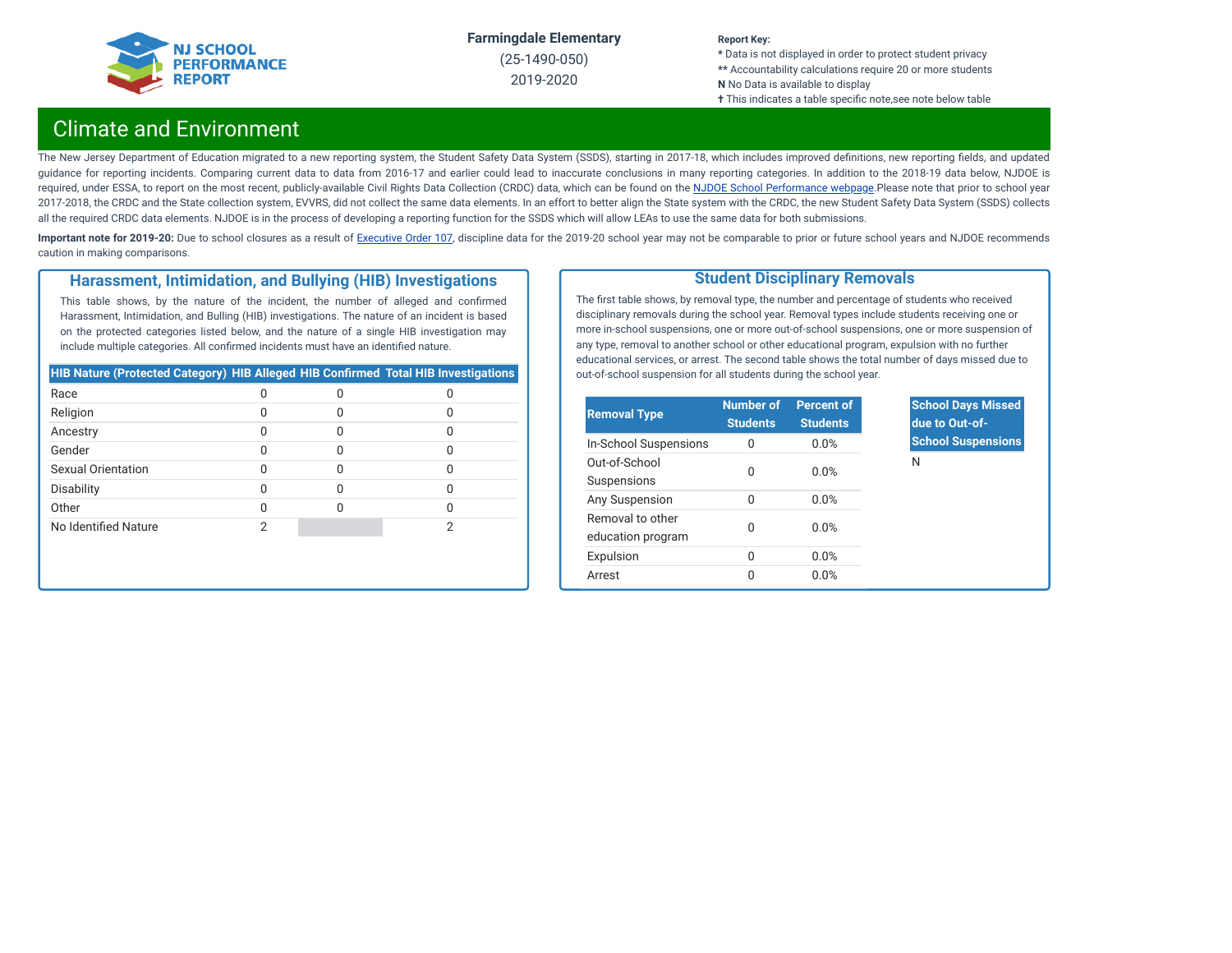

(25-1490-050) 2019-2020

#### **Report Key:**

**\*** Data is not displayed in order to protect student privacy **\*\*** Accountability calculations require 20 or more students **N** No Data is available to display

**†** This indicates a table specific note, see note below table

### Climate and Environment

#### **School Day**

This table shows the start and end times and length of school day for a typical student at this school. Instructional time is the amount of time that a typical student was engaged in instructional activities under the supervision of a certified teacher. Full time students attend this school for more than half of the school day and shared-time students attend the school for half of the school day or less.

**Important note for 2019-20:** The start and end times in this table may reflect standard hours for in-person instruction. These hours may have been adjusted due to remote or hybrid instruction schedules.

| <b>Category</b>                  | <b>School</b>   |
|----------------------------------|-----------------|
| <b>Typical Start Time</b>        | 8:35 AM         |
| <b>Typical End Time</b>          | $3:15$ PM       |
| Length of School Day             | 6 Hrs. 40 Mins. |
| Full Time - Instructional Time   | 6 Hrs. 0 Mins.  |
| Shared Time - Instructional Time | N               |

#### **Device Ratios**

This table typically includes information collected from the NJTRAx database. The NJDOE established the NJTRAx Digital Learning Readiness database to gauge the technology readiness of New Jersey schools and districts for online testing as well as to provide a tool to assist schools in determining readiness for digital learning. For more information about NJTRAx, visit the New Jersey Digital Learning and [Assessment](https://njdigitallearning.org/njtrax/) Portal.

**Important Note for 2019-2020:** [Executive](https://nj.gov/infobank/eo/056murphy/pdf/EO-107.pdf) Order 107 required all schools to close and cease in-person instruction, and schools switched to remote instruction. As a result, the number of devices available in each school was not consistent throughout the 2019-2020 school year as districts worked to meet the technological needs of their students. Therefore, the device ratio is not included in the 2019-2020 School Performance Reports because a single device ratio would not give a full picture of the availability of devices and the changing nature of this information during the 2019-2020 school year. Instead, the NJDOE is sharing links to other school and district technology information collected during the 2020-2021 school year:

School and District Technology [Information:](https://www.state.nj.us/education/schoolperformance/climate/docs/DistrictReportedStudentDeviceInformation.xlsx) data collected through NJ SMART in November 2020, which includes student device type and student device owner

The [NJDOE](https://www.nj.gov/education/grants/digitaldivide/techsurveys.shtml) Digital Divide page: includes weekly updated state summaries on student device and connectivity needs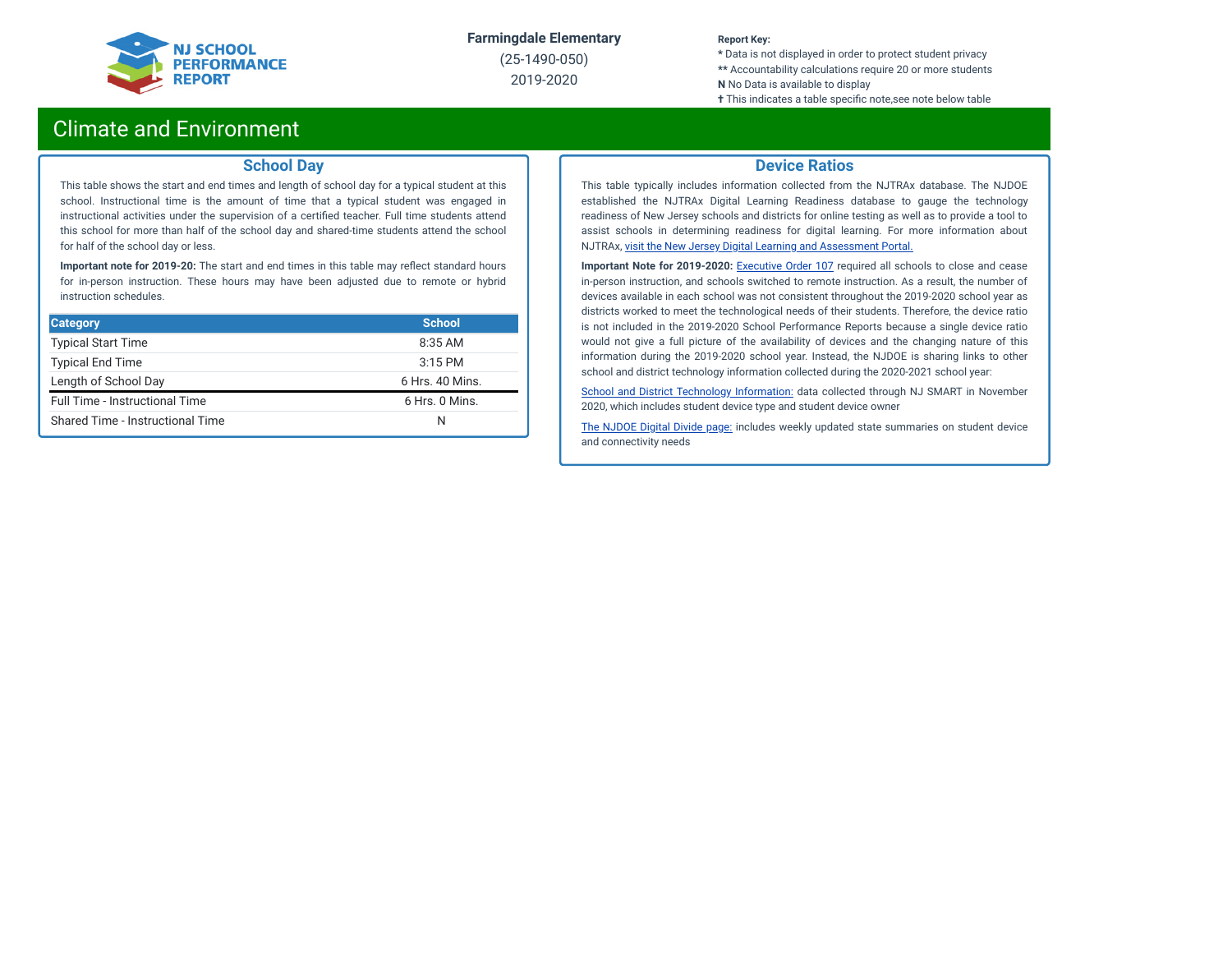

(25-1490-050) 2019-2020

#### **Report Key:**

**\*** Data is not displayed in order to protect student privacy **\*\*** Accountability calculations require 20 or more students **N** No Data is available to display **†** This indicates a table specific note, see note below table

## **Staff**

Staff data reflects teachers and administrators reported by districts at the beginning of the school year.

#### **Key terms for staff data:**

#### **Teachers:** All classroom teachers

Administrators: Principals, assistant principals, supervisors, coordinators, directors, and other central-office administrators, as well as superintendents and other district-level administrators Experience: Experience is based on information submitted by districts on all their staff members. For purposes of this report, the ESSA Educator Equity and federal reporting requirements, NJDOE has defined teachers as "inexperienced" if they have fewer than four years of prior experience in a given district. The tables below report on "experienced" teachers and administrators for federal reporting purposes. Out-of-Field: A teacher is labeled "out-of-field" if they are potentially teaching outsdie their area of certification. This could occur if the teacher cannot be found in the NJDOE's certification system, if their job code does not match their certification, of if the teacher has an expired certificate.

#### **Teachers – Experience**

This table shows information about the experience of teachers assigned to this school and across the state. No teachers in New Jersey are teaching under emergency or provisional credentials as defined the United States Department of Education. The number of out-of-field teachers is the number of teachers who are potentially teaching outside of their area of certification.

|                                                                              | <b>Teachers Teachers</b> |         |  |
|------------------------------------------------------------------------------|--------------------------|---------|--|
| <b>Category</b>                                                              | in School in State       |         |  |
| <b>Total Number of teachers</b>                                              | 27                       | 119,170 |  |
| Average years experience in<br>public schools                                | 9.3                      | 12.3    |  |
| Average years experience in<br>district                                      | 7.4                      | 11.0    |  |
| Percentage of Teachers with 4 or<br>more years experience in the<br>district | 66.7%                    | 75.8%   |  |
| Number of out-of-field teachers                                              |                          | 2.276   |  |

#### **Administrators – Experience (District Level)**

This table shows information about the experience of administrators assigned to this district and across the state.

| <b>Category</b>                                                                    | Admin. Admin.<br>in | in           |
|------------------------------------------------------------------------------------|---------------------|--------------|
|                                                                                    | <b>District</b>     | <b>State</b> |
| Total Number of administrators                                                     | 2                   | 9.574        |
| Average years experience in public<br>schools                                      | 24.5                | 16.2         |
| Average years experience in district                                               | 10.0                | 12.3         |
| Percentage of Administrators with 4<br>or more years experience in the<br>district | 100.0%              | 77.9%        |

#### **Student and Staff Ratios**

This table shows ratios of students and staff members in the school and district. Ratios for librarians, nurses, counselors, and child study team members are only reported at the district level because many staff in these jobs are assigned only to the district and not to individual schools.

| <b>Ratio</b>                                       | <b>School</b><br><b>Ratio</b> | <b>District</b><br><b>Ratio</b> |
|----------------------------------------------------|-------------------------------|---------------------------------|
| <b>Students to Teachers</b>                        | 6:1                           | 6:1                             |
| Students to Administrators                         | 86:1                          | 86:1                            |
| <b>Teachers to Administrators</b>                  | 14:1                          | 14:1                            |
| Students to Librarians/Media<br><b>Specialists</b> |                               | 171:1                           |
| Students to Nurses                                 |                               | 171:1                           |
| Students to Counselors                             |                               | 171:1                           |
| Students to Child Study Team<br><b>Members</b>     |                               | 57:1                            |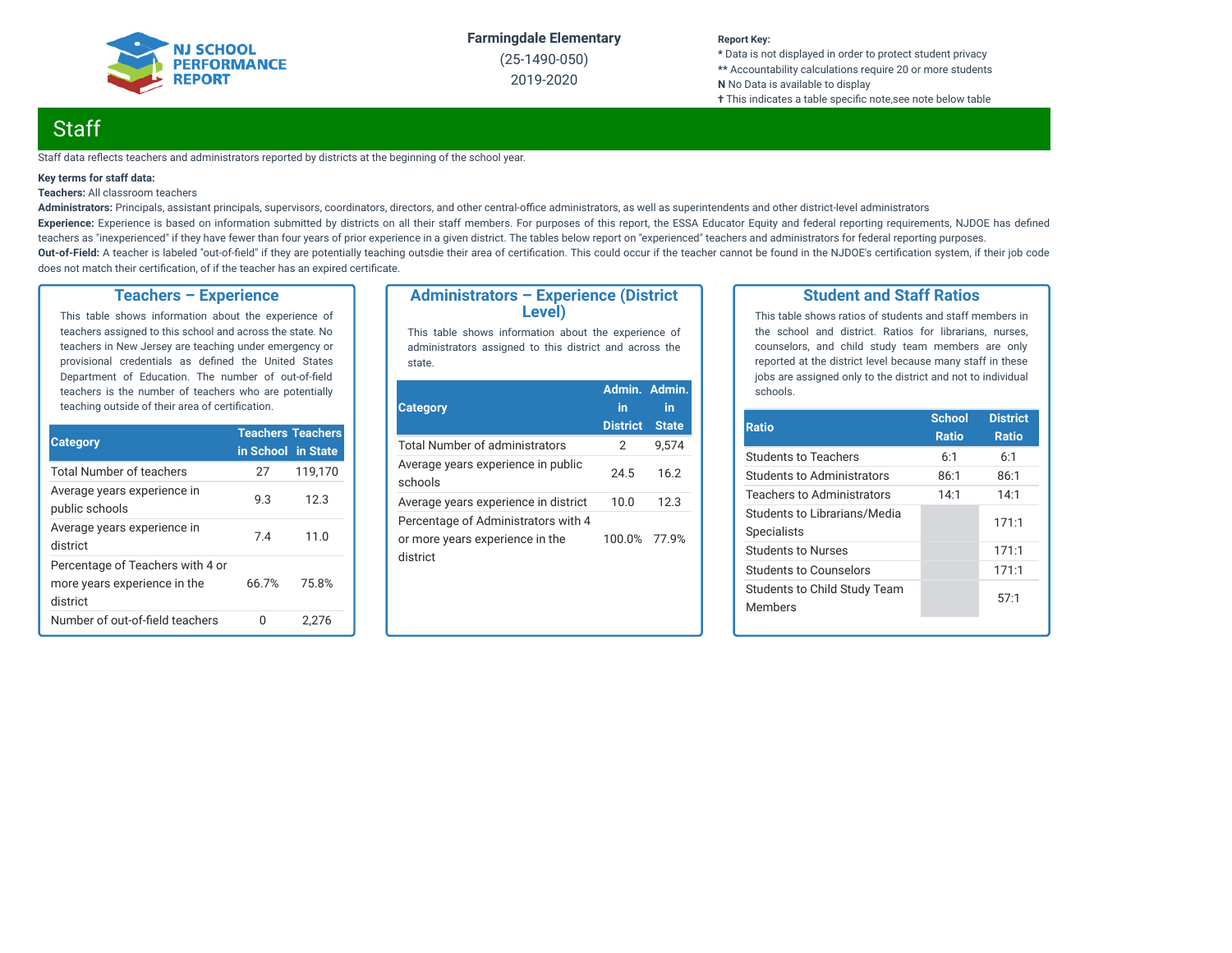

(25-1490-050) 2019-2020

#### **Report Key:**

**\*** Data is not displayed in order to protect student privacy **\*\*** Accountability calculations require 20 or more students **N** No Data is available to display **†** This indicates a table specific note, see note below table

## Staff

Staff data reflects teachers and administrators reported by districts at the beginning of the school year.

#### **Key terms for staff data:**

#### **Teachers:** All classroom teachers

Administrators: Principals, assistant principals, supervisors, coordinators, directors, and other central-office administrators, as well as superintendents and other district-level administrators Experience: Experience is based on information submitted by districts on all their staff members. For purposes of this report, the ESSA Educator Equity and federal reporting requirements, NJDOE has defined teachers as "inexperienced" if they have fewer than four years of prior experience in a given district. The tables below report on "experienced" teachers and administrators for federal reporting purposes. Out-of-Field: A teacher is labeled "out-of-field" if they are potentially teaching outsdie their area of certification. This could occur if the teacher cannot be found in the NJDOE's certification system, if their job code does not match their certification, of if the teacher has an expired certificate.

#### **Teachers and Administrators – Demographics**

This table compares the percentage of students, teachers, and administrators by gender and by racial and ethnic group. Note that 2019-20 is the first year that data was collected for nonbinary/undesignated gender and, as a result, the 2019-20 data may not be a true representation of the student or staff population. Additionally, to protect student privacy, gender percentages for 2019-20 are rounded to the nearest 0.5.

| <b>Category</b>                     | <b>Students in School</b> | <b>Teachers in School</b> | <b>Administrators in School</b> | <b>Students in State</b> | <b>Teachers in State</b> | <b>Administrators in State</b> |
|-------------------------------------|---------------------------|---------------------------|---------------------------------|--------------------------|--------------------------|--------------------------------|
| Female                              | 49.0%                     | 92.5%                     | 100.0%                          | 48.5%                    | 77.0%                    | 55.5%                          |
| Male                                | 51.0%                     | 7.5%                      | 0.0%                            | 51.5%                    | 23.0%                    | 44.5%                          |
| Non-Binary/Undesignated Gender      | 1%                        | 1%                        | 1%                              | 1%                       | 1%                       | $1\%$                          |
| White                               | 69.6%                     | 100.0%                    | 100.0%                          | 41.4%                    | 83.2%                    | 77.0%                          |
| Hispanic                            | 13.5%                     | 0.0%                      | 0.0%                            | 30.5%                    | 7.6%                     | 7.4%                           |
| <b>Black or African American</b>    | 8.2%                      | 0.0%                      | 0.0%                            | 15.1%                    | 6.6%                     | 14.1%                          |
| Asian                               | 0.6%                      | 0.0%                      | 0.0%                            | 10.2%                    | 2.1%                     | 1.2%                           |
| American Indian or Alaska Native    | 0.0%                      | 0.0%                      | 0.0%                            | 0.1%                     | 0.1%                     | 0.1%                           |
| Native Hawaiian or Pacific Islander | 0.6%                      | 0.0%                      | 0.0%                            | 0.2%                     | 0.1%                     | 0.1%                           |
| Two or More Races                   | 7.6%                      | 0.0%                      | 0.0%                            | 2.4%                     | 0.2%                     | 0.2%                           |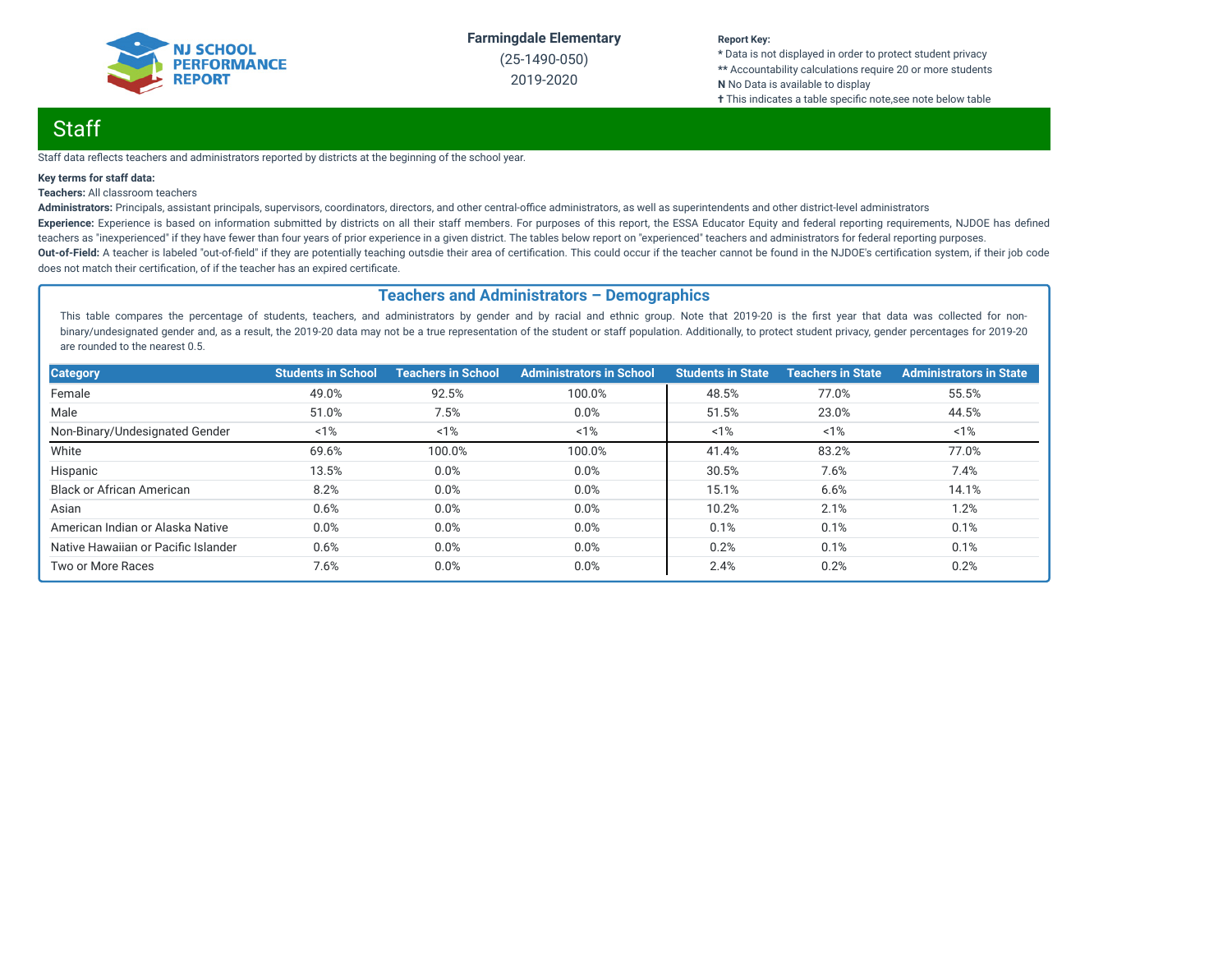

(25-1490-050) 2019-2020

#### **Report Key:**

**\*** Data is not displayed in order to protect student privacy **\*\*** Accountability calculations require 20 or more students **N** No Data is available to display **†** This indicates a table specific note, see note below table

## **Staff**

Staff data reflects teachers and administrators reported by districts at the beginning of the school year.

#### **Key terms for staff data:**

**Teachers:** All classroom teachers

Administrators: Principals, assistant principals, supervisors, coordinators, directors, and other central-office administrators, as well as superintendents and other district-level administrators Experience: Experience is based on information submitted by districts on all their staff members. For purposes of this report, the ESSA Educator Equity and federal reporting requirements, NJDOE has defined teachers as "inexperienced" if they have fewer than four years of prior experience in a given district. The tables below report on "experienced" teachers and administrators for federal reporting purposes. Out-of-Field: A teacher is labeled "out-of-field" if they are potentially teaching outsdie their area of certification. This could occur if the teacher cannot be found in the NJDOE's certification system, if their job code does not match their certification, of if the teacher has an expired certificate.

#### **Teachers and Administrators - Level of Education**

This chart shows the highest level of education attained by teachers and administrators. The Bachelor's category may include other degrees/certificates such as a Specialist's degree. Administrators are required to have a Master's degree or higher.



#### **Teachers and Administrators - One-Year Retention (District Level)**

This table shows the percentage of teachers and administrators assigned to this district in 2018-19 that were still assigned to this district in 2019-20. Staff who were not retained may have changed districts or no longer work for the state (including retirements).

| Job Type                                      | <b>District</b> | <b>State</b> |
|-----------------------------------------------|-----------------|--------------|
| 2018-19 Teachers: Same district 2019-20       | 92.3%           | 90.7%        |
| 2018-19 Administrators: Same district 2019-20 | 100.0%          | 87.8%        |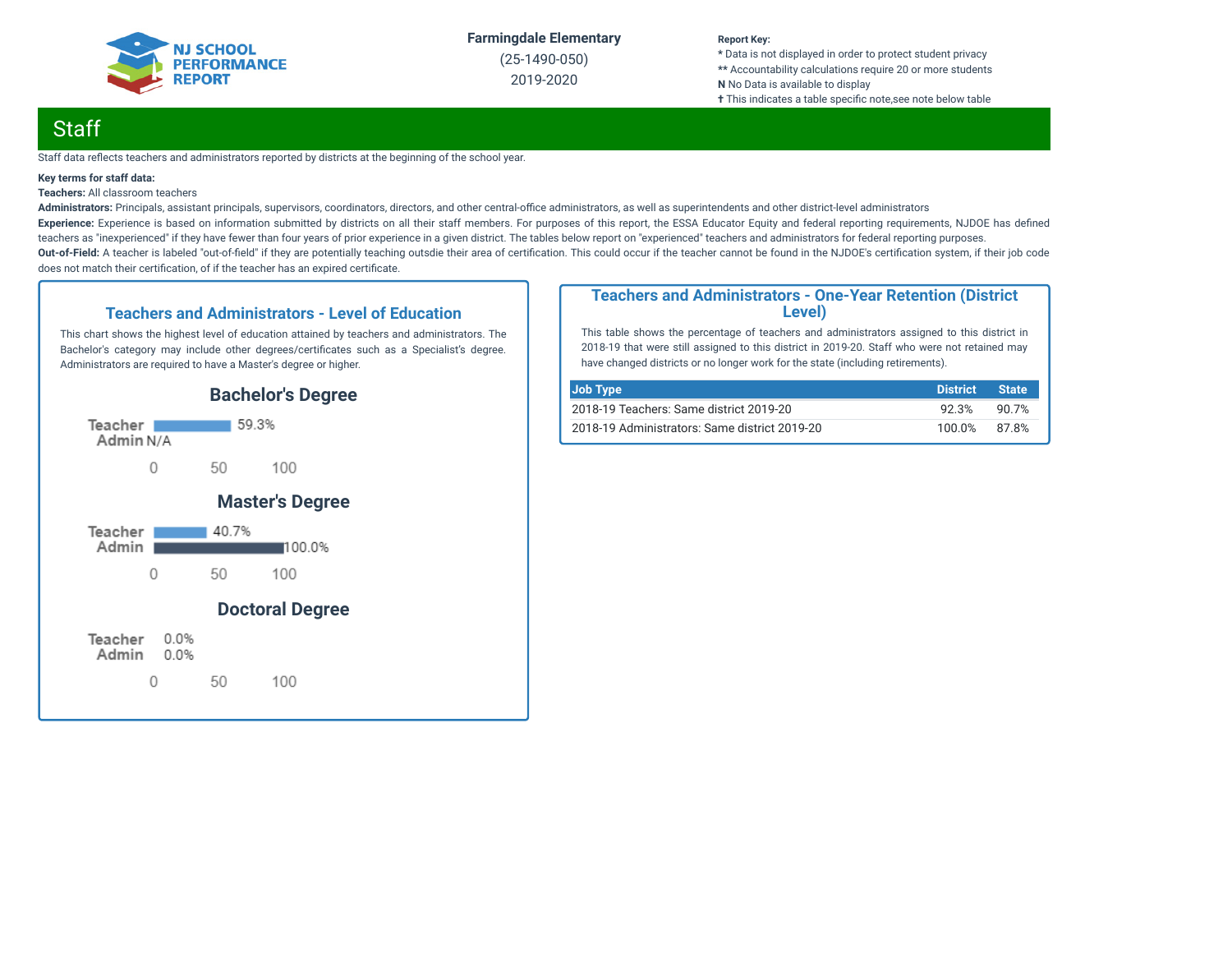

(25-1490-050) 2019-2020

#### **Report Key:**

**\*** Data is not displayed in order to protect student privacy **\*\*** Accountability calculations require 20 or more students **N** No Data is available to display

**†** This indicates a table specific note,see note below table

## Per-Pupil Expenditures

#### **Per-Pupil Expenditures by Source**

The link below produces a table summarizing the most recently available expenses for regular and special education students taught at schools in the district. The amounts shown include expenditures for instruction, support services, administration, operations and maintenance, and extra-curricular activities.

For more information regarding this table please refer to the guidance for school level reporting, which is available on the NJDOE webpage ESSA School Level Reporting [Information](https://www.nj.gov/education/finance/fp/af/essa.shtml). More in-depth information about district and charter school spending can be found in the User [Friendly](https://www.nj.gov/education/finance/fp/ufb/) Budget and the [Comprehensive](https://www.nj.gov/education/finance/fp/cafr/search/) Annual Financial Report (CAFR) and Auditor Management Reports (AMRs).

Please be aware that the total district expenditures represented in these reports are taken from audited district financial data, but the subsequent allocation of these resources to specific schools is not audited or otherwise verified by the New Jersey Department of Education. If you have specific questions about the assignment (or lack of assignment) of school-level amounts, please contact the district for additional information.

#### [Link to District Summary of 2019-20 School-Level Per Pupil Expenditures by Source](https://homeroom4.doe.state.nj.us/audsum/PpeReport?&did=1490&fileformat=html&reportname=PERFORMREPORT&fy=20)

An option to download all [school-level](https://homeroom4.doe.state.nj.us/audsum/PpeReport?&did=9999&fileformat=html&reportname=PERFORMREPORT&fy=20) summaries by district in one spreadsheet is also available. However, because districts have flexibility in how certain costs are allocated to individual schools, school-level costs should not be compared between schools in different districts.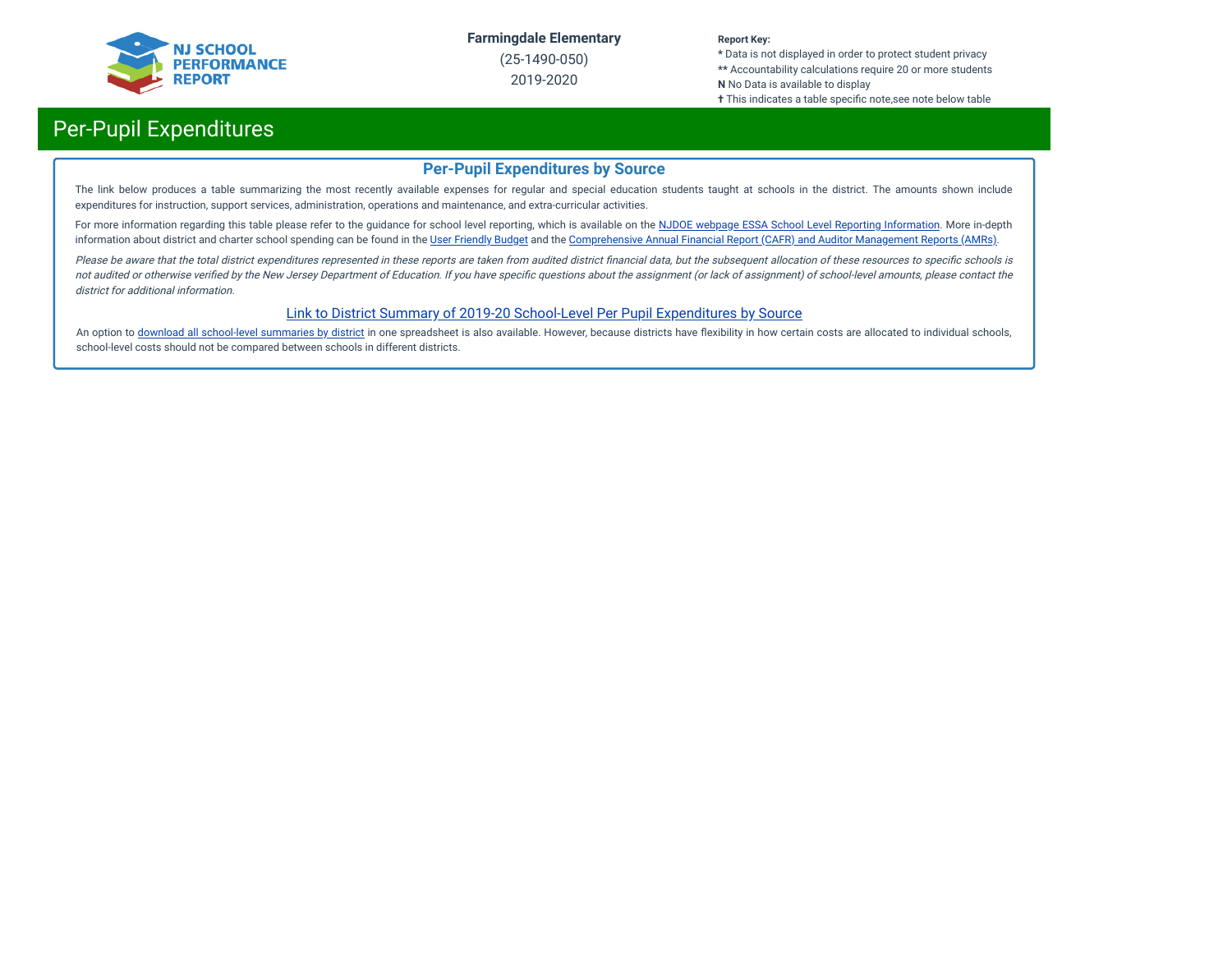

(25-1490-050) 2019-2020

#### **Report Key:**

**\*** Data is not displayed in order to protect student privacy **\*\*** Accountability calculations require 20 or more students **N** No Data is available to display

**†** This indicates a table specific note,see note below table

## **Accountability**

#### **New Jersey's Every Student Succeeds Act (ESSA) Accountability System**

New Jersey's school accountability system identifies schools that are in need of [comprehensive](https://www.nj.gov/education/ESSA/plan/plan.pdf) and targeted support as required by the Every Student Succeeds Act (ESSA). Based on New Jersey's approved ESSA state plan, NJDOE will identify schools in the following four federal categories every three years:

- **Comprehensive Support and Improvement (CSI): Overall Low Performing:**
	- Schools with a summative score in the bottom 5% of Title I schools.
- **Comprehensive Support and Improvement (CSI): Low Graduation Rate:**
- High schools with a four-year graduation rate of 67% or less
- **Additional Targeted Support and Improvement: Low Performing Student Group (ATSI):**
	- Schools with one or more student group with a summative score that would be in the bottom 5% of Title I schools
- **Comprehensive Support and Improvement (CSI): Chronically Low Performing:**
	- o Title I schools identified as Additional Targeted Support and Improvement; Low Performing Student Group (ATSI) that are identified for three or more consecutive years, i.e. ATSI schools that do not meet exit criteria.
	- The NJDOE has not yet identified schools in this category as no ATSI schools have been in status for three or more years.

Annually, NJDOE will identify schools in the following federal category:

- **Targeted Support and Improvement: Consistently Underperforming Student Group (TSI):**
	- Schools with one or more students group that missed annual targets or standards for all indicators for two years in a row

For purposes of ESSA accountability, only schools and student groups with data for 20 or more students are included in calculations.

For more information about New Jersey's [accountability](https://www.state.nj.us/education/title1/accountability/progress/19/2018-19%20Statewide%20Progress%20toward%20Long-Term%20Goals.pdf) system, how indicator and summative scores were calculated, how federal accountability status is determined, and statewide progress toward long-term goals, see these [accountability](https://www.state.nj.us/education/title1/accountability/progress/20) resources.

Important Note for 2019-2020: Due to the COVID-19 pandemic, New Jersey received a waiver from the United States [Department](https://www.nj.gov/education/covid19/news/docs/Accountability%20and%20School%20Identification,%20and%20Reporting%20Requirement%20Waiver%20Word.pdf) of Education (USED) in March 2020 to waive statewide assessment, accountability, and reporting requirements in the Elementary and Secondary Education Act (ESEA) for the 2019-2020 school year. This removes the requirement to:

- Calculate indicator scores and summative scores for the 2019-2020 school year;
- Measure progress toward long-term goals and measures of interim progress for accountability indicators for the 2019-2020 school year; and
- Identify schools for comprehensive and targeted support and improvement during the 2020-2021 school year (based on 2019-2020 data).

As a result of the March 2020 waiver, any school that was identified for comprehensive or targeted support and improvement during the 2019-2020 school year for support during the 2020-2021 school year will retain the same status for the 2021-2022 school year and continue to receive support and interventions from the NJDOE.

For the categories that are identified every three years, the last identification occurred in the 2018-2019 school year (based on 2017-2018 data) and the next identification was scheduled for the 2021-2022 school year (based on 2020-2021 data). Due to the COVID-19 pandemic and associated federal waivers, New Jersey has submitted a proposed addendum to New Jersey's consolidated state plan to delay the next identification until the 2022-2023 school year (based on 2021-2022 data) and also delay the exit of all currently identified schools to align with the next identification.

For the annual identification of schools for Targeted Support and Improvement: Consistently Underperforming Student Group, no schools will be identified during the 2020-2021 school year as a result of the March 2020 waiver. New Jersey has submitted a request to USED to waive the next identification in the 2021-2022 school year due to the lack of two consecutive years of data.

Because these requests to adjust exit dates are dependent on approval by USED, exit dates are not included in the 2019-2020 reports. Updated exit dates will be shared directly with districts when they are finalized. Check the [accountability](https://www.state.nj.us/education/title1/accountability/progress/20) resources page for current information.

The 2019-2020 Accountability Indicator Scores and Summative Ratings and Accountability Summary by Student Group tables will not be included in the report for 2019-2020 as these tables include indicator scores, summative scores, and progress toward long-term goals and those measures were waived under the March 2020 waiver.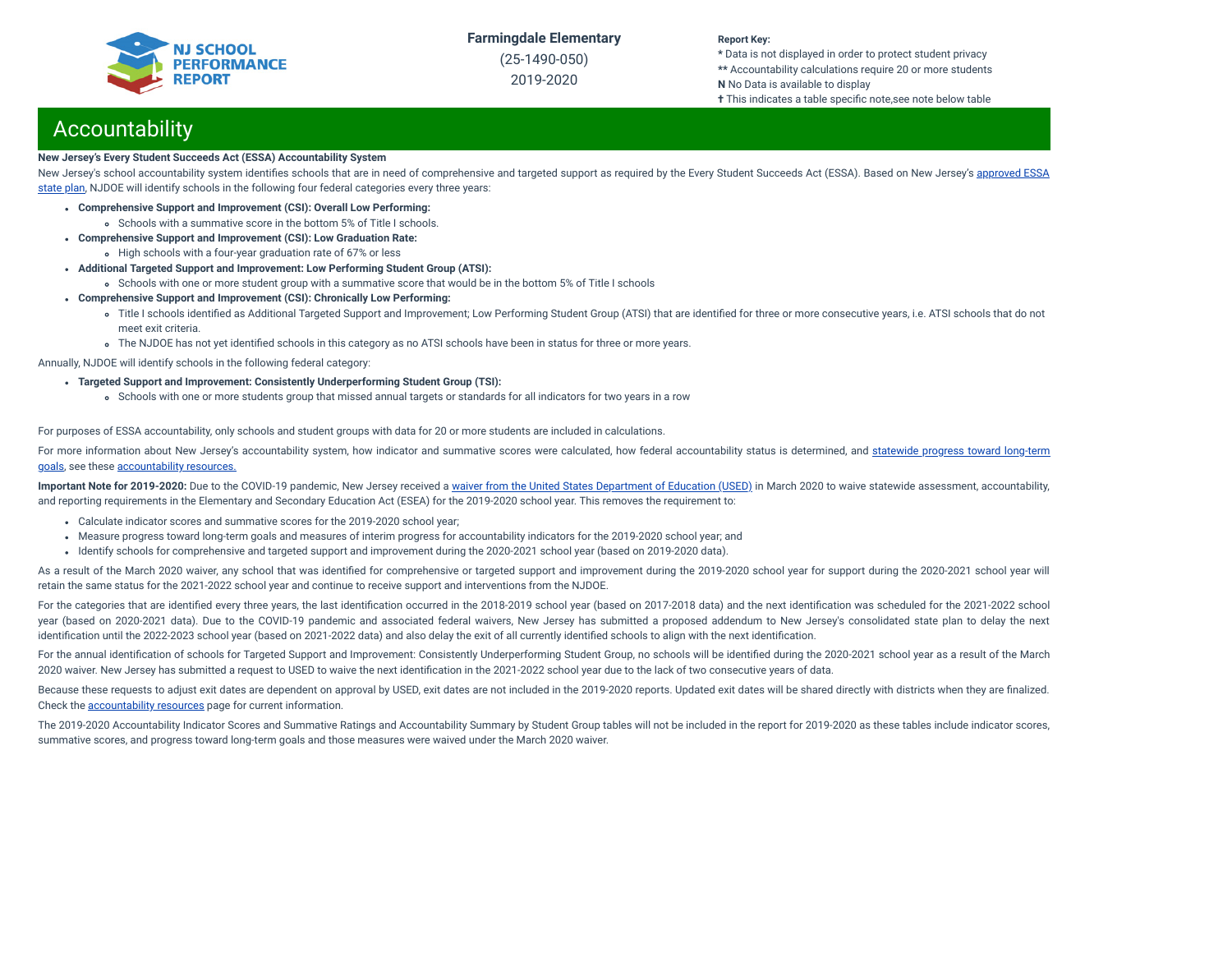

(25-1490-050) 2019-2020

#### **Report Key:**

**\*** Data is not displayed in order to protect student privacy **\*\*** Accountability calculations require 20 or more students **N** No Data is available to display

#### **†** This indicates a table specific note, see note below table

### Accountability

#### **ESSA Accountability Status**

The table below provides the school's federal school status for the 2021-22 school year, the category (or reason) for identification, the year the school is eligible to exit status, and, if applicable, the student groups identified for support. For additional information, the **NJDOE ESSA [Accountability](https://www.state.nj.us/education/title1/accountability/progress/20/) webpage** includes a list of all schools requiring [comprehensive](https://www.state.nj.us/education/title1/accountability/progress/19/CAP%20Comprehensive_Targeted_Schools.xlsx) or targeted support and improvement with the amount of School Improvement Aid (SIA) funds received and information on exit [criteria](https://www.state.nj.us/education/title1/accountability/progress/20/ESSAExitCriteriaDocument.pdf) for identified schools.

| Status for 2021-22 School Year                                   | Not in Status |
|------------------------------------------------------------------|---------------|
| Category of Identification                                       | n/a           |
| <b>Year Eligible to Exit Status</b>                              | n/a           |
| <b>Student Group Status: White</b>                               |               |
| <b>Student Group Status: Hispanic</b>                            |               |
| <b>Student Group Status: Black or African American</b>           |               |
| Student Group Status: Asian, Pacific Islander, Native Hawaiian   |               |
| Student Group Status: American Indian or Alaska Native           |               |
| <b>Student Group Status: Two or More Races</b>                   |               |
| <b>Student Group Status: Economically Disadvantaged Students</b> |               |
| <b>Student Group Status: Students with Disabilities</b>          |               |
| <b>Student Group Status: English Learners</b>                    |               |

 $\dagger$  This flag is used if a school is identified for Comprehensive Support and Improvement, but one or more student groups met criteria for Targeted Support and Improvement.

#### **ESSA Accountability Progress**

The table below shows performance on each of New Jersey's ESSA accountability indicators for the last three years. ELA and Math Proficiency represent the percentage of students that met or exceeded expectations on statewide assessments (NJSLA/PARCC or DLM). ELA and Math Growth represent the median student growth percentile. Four- and five-year graduation rates represent the adjusted cohort graduation rates. Progress toward English Language Proficiency, which was first available in 2017-18, shows the percentage of English Learners that demonstrated the expected amount of growth on the ACCESS for ELLs 2.0 Assessment for English Language proficiency. Chronic absenteeism represents the percentage of students that were absent for 10% or more of the days enrolled during the school year.

| <b>ESSA Acountability Indicator</b>             | $2017 -$<br>18 | $2018 -$<br>19 | 2019-<br>20 |
|-------------------------------------------------|----------------|----------------|-------------|
| <b>ELA Proficiency</b>                          | 66.9%          | 76.4%          |             |
| <b>Math Proficiency</b>                         | 57.3%          | 67.4%          |             |
| <b>ELA Growth</b>                               | 57             | 55             |             |
| Math Growth                                     | 74             | 65             |             |
| 4-Year Graduation Rate+                         | N              | N              | N           |
| 5-Year Graduation Rate+                         | N              | N              | N           |
| Progress toward English Language<br>Proficiency | N              | N              |             |
| Chronic Absenteeism                             | 8.8%           | 9.4%           |             |
|                                                 |                |                |             |

† This table shows the most recent graduation rate for reference, but accountability calculations for a given year use the prior year's graduation rate.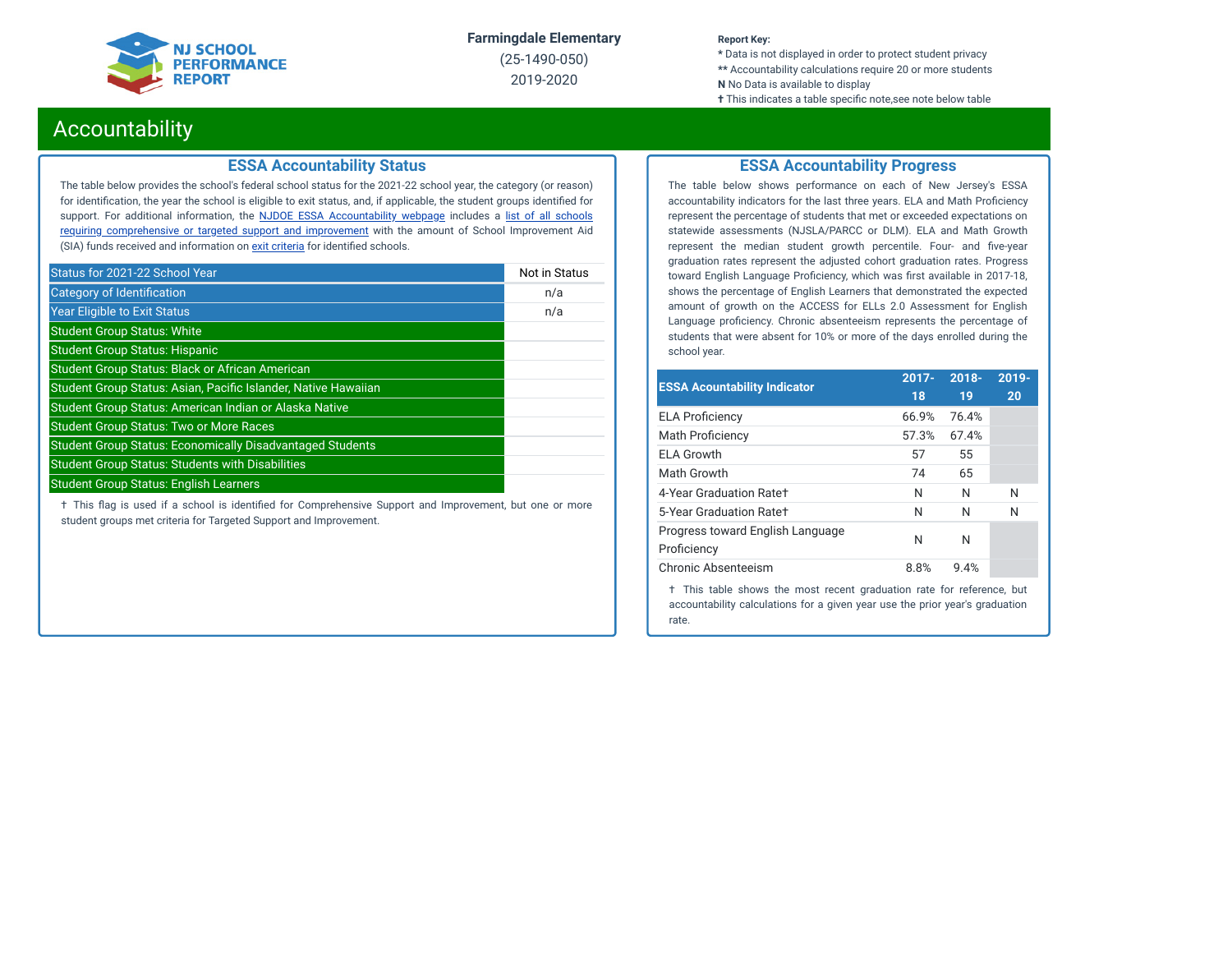

(25-1490-050) 2019-2020

#### **Report Key:**

**\*** Data is not displayed in order to protect student privacy **\*\*** Accountability calculations require 20 or more students **N** No Data is available to display **†** This indicates a table specific note, see note below table

## **Narrative**

This section allows schools and districts to share highlights, achievements, and other important information about programs, activities, and services that are offered in their own words. If there are questions about the information provided in the narrative section, please contact the school or district directly.

- The FSD is committed to providing a student-centered learning environment that promotes innovation and student voice.
- Farmingdale is proud to provide 1:1 devices to all students Pre-K through Eighth Grade.
- Community and parent partnerships are highly valued in Farmingdale.





Our mission is to utilize all of our resources to provide educational opportunities that meet each student's individualized learning needs in a safe and caring environment. We will nuture our students' natural curiosity and build on their educational experiences in order to help them acquire the knowledge, skills, attitudes, and responsibilities that will enable them to be successful as they continue through life.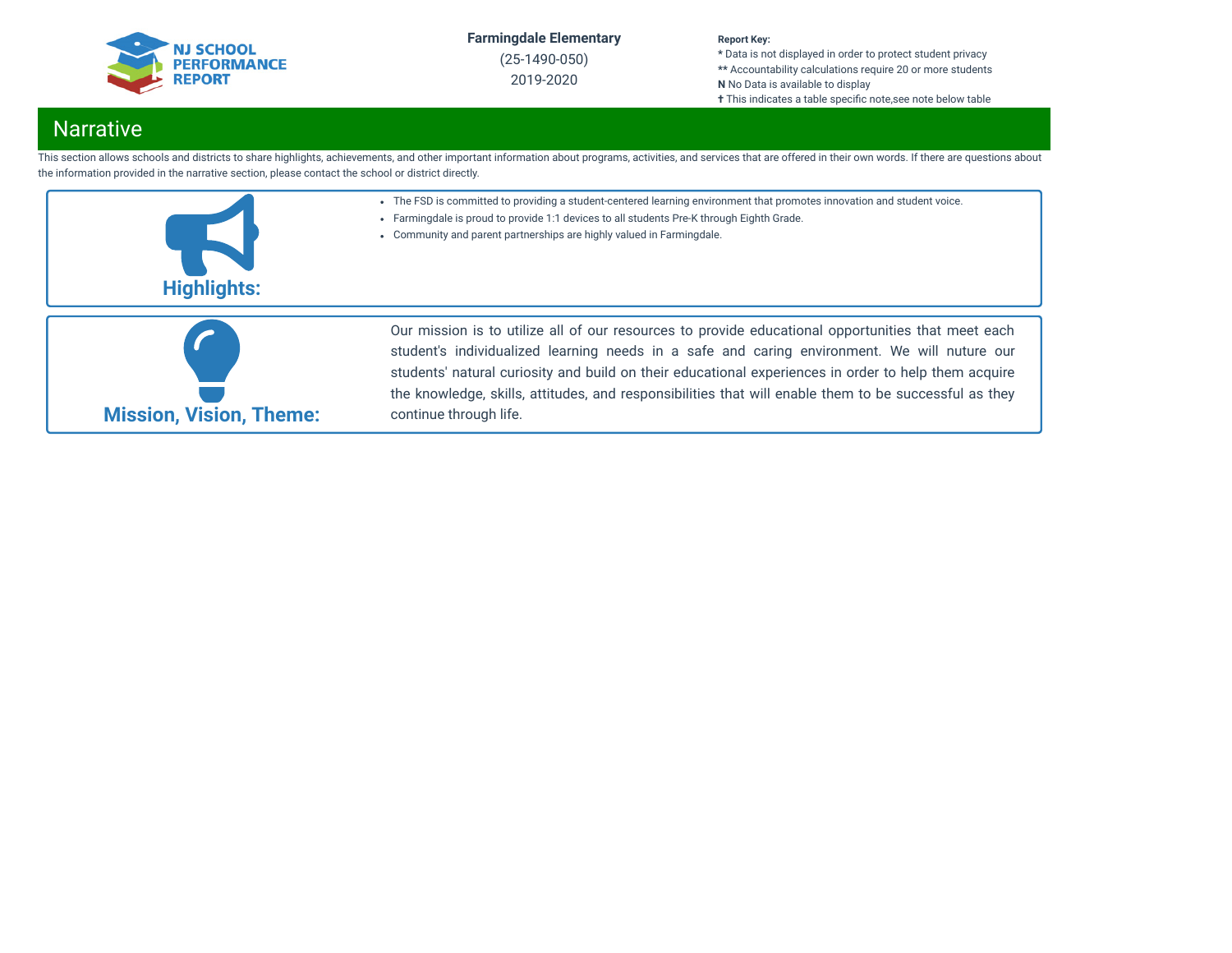

(25-1490-050) 2019-2020

#### **Report Key:**

**\*** Data is not displayed in order to protect student privacy **\*\*** Accountability calculations require 20 or more students **N** No Data is available to display **†** This indicates a table specific note,see note below table

## **Narrative**

This section allows schools and districts to share highlights, achievements, and other important information about programs, activities, and services that are offered in their own words. If there are questions about the information provided in the narrative section, please contact the school or district directly.



We are excited to be one of 13 schools to receive a \$10,000 Arts in Education residency grant for the 2020-21 school year. With our 20-day award, a theatre resident works with 6-8th graders on lessons integrating core curriculum standards with theatre arts concepts. Our Health Council provides many free activities, educational information, training, and events supporting our mission of overall health & fitness. Farmingdale School was recognized as a Gold Level awardee by the NJ Dept. of Health for demonstrating outstanding commitment to protecting student health by promoting and implementing immunization best practices.



We employ a Balanced Literacy Workshop model in all grades K-8. Reader's and Writer's Workshop provide students with a supportive environment that involves them in authentic reading and writing experiences that focus on the strengths and needs of each individual student. The ultimate goal of a workshop model is to develop life-long passionate readers and writers.

**Courses, Curriculum, Instruction:**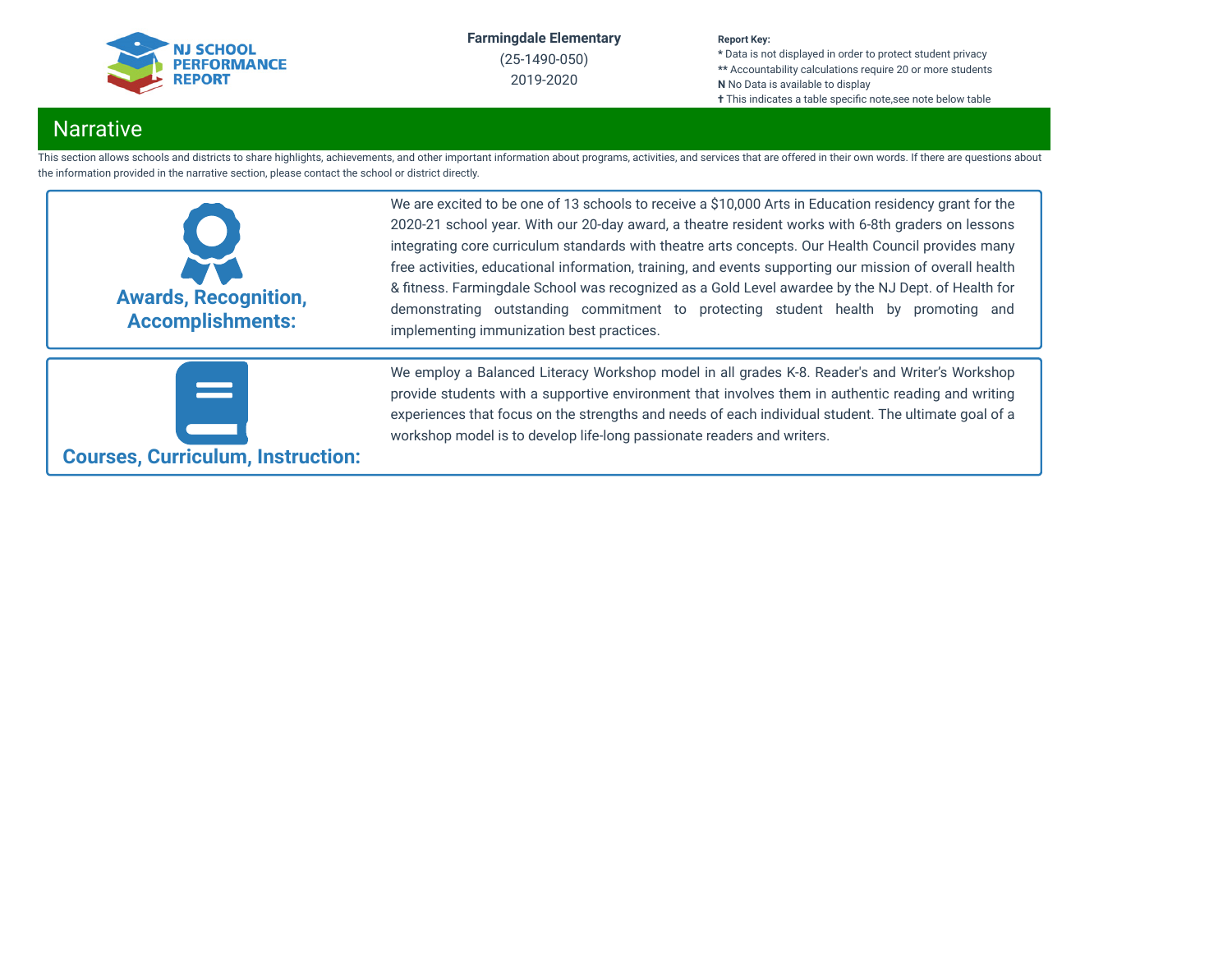

(25-1490-050) 2019-2020

#### **Report Key:**

**\*** Data is not displayed in order to protect student privacy **\*\*** Accountability calculations require 20 or more students **N** No Data is available to display **†** This indicates a table specific note, see note below table

## **Narrative**

This section allows schools and districts to share highlights, achievements, and other important information about programs, activities, and services that are offered in their own words. If there are questions about the information provided in the narrative section, please contact the school or district directly.



We offer student council as well as a variety of leadership opportunities for all middle school students.



The Farmingdale staff work collaboratively to learn and grow. We have developed Professional Learning Communities based on topics of interest. Our staff receive sustained, consistent professional learning opportunities that are embedded into the school program.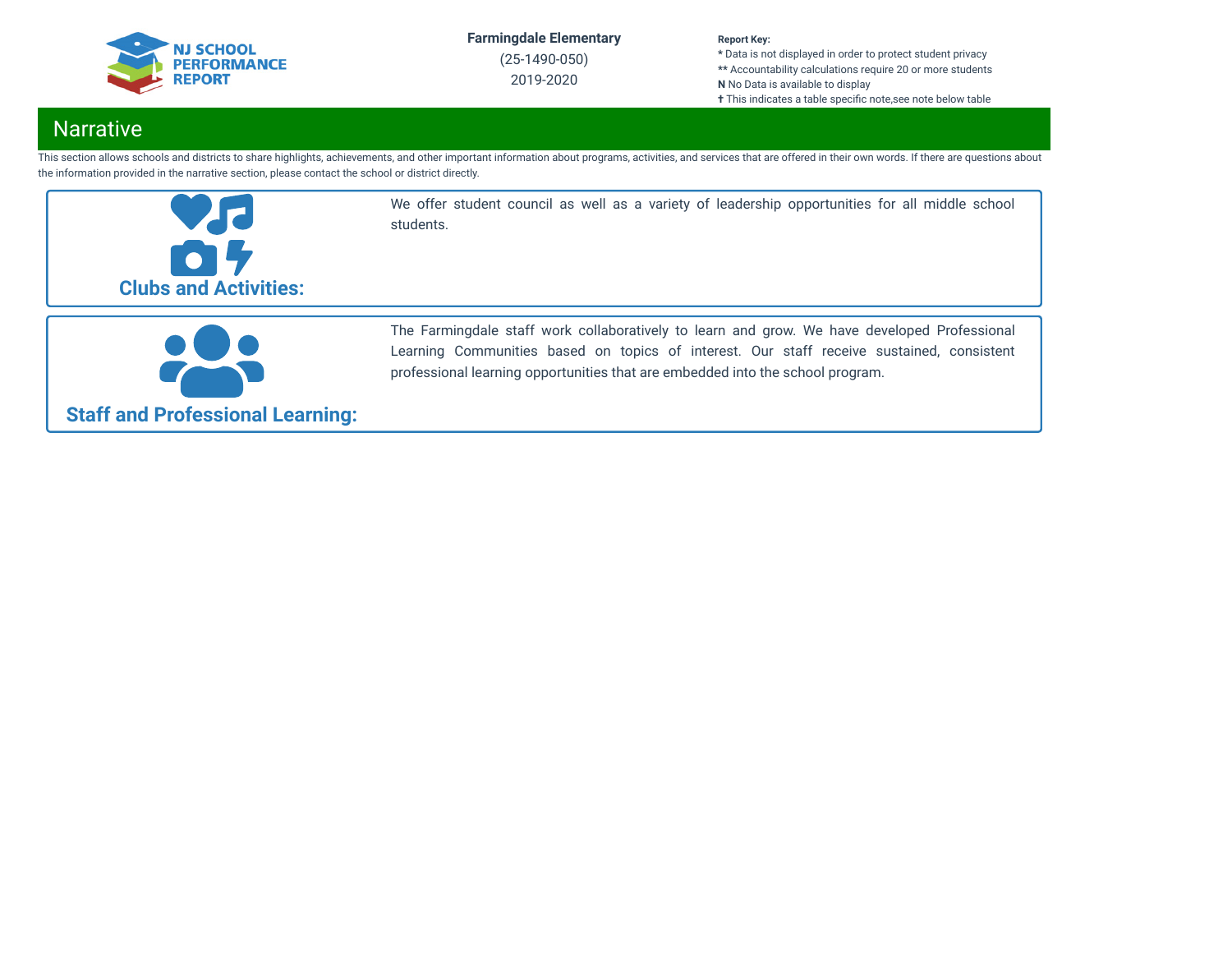

(25-1490-050) 2019-2020

#### **Report Key:**

**\*** Data is not displayed in order to protect student privacy **\*\*** Accountability calculations require 20 or more students **N** No Data is available to display **†** This indicates a table specific note, see note below table

## Narrative

This section allows schools and districts to share highlights, achievements, and other important information about programs, activities, and services that are offered in their own words. If there are questions about the information provided in the narrative section, please contact the school or district directly.



The Farmingdale School District offers a continuum of supports and services for students. We have two programs for at-risk learners, one that takes place during the school day and the other providing an extended day of learning (after-school) with additional small group learning opportunities.



Our Farmingdale Health Council promotes wellness and fitness with the goal of reducing childhood obesity and improving children's future well-being. Many activities and opportunities for health awareness and fitness are offered. Farmingdale was awarded gold level status for the Hot Shots for Tots campaign, sponsored by the NJ Department of Health, for demonstrating outstanding commitment to immunization best practices.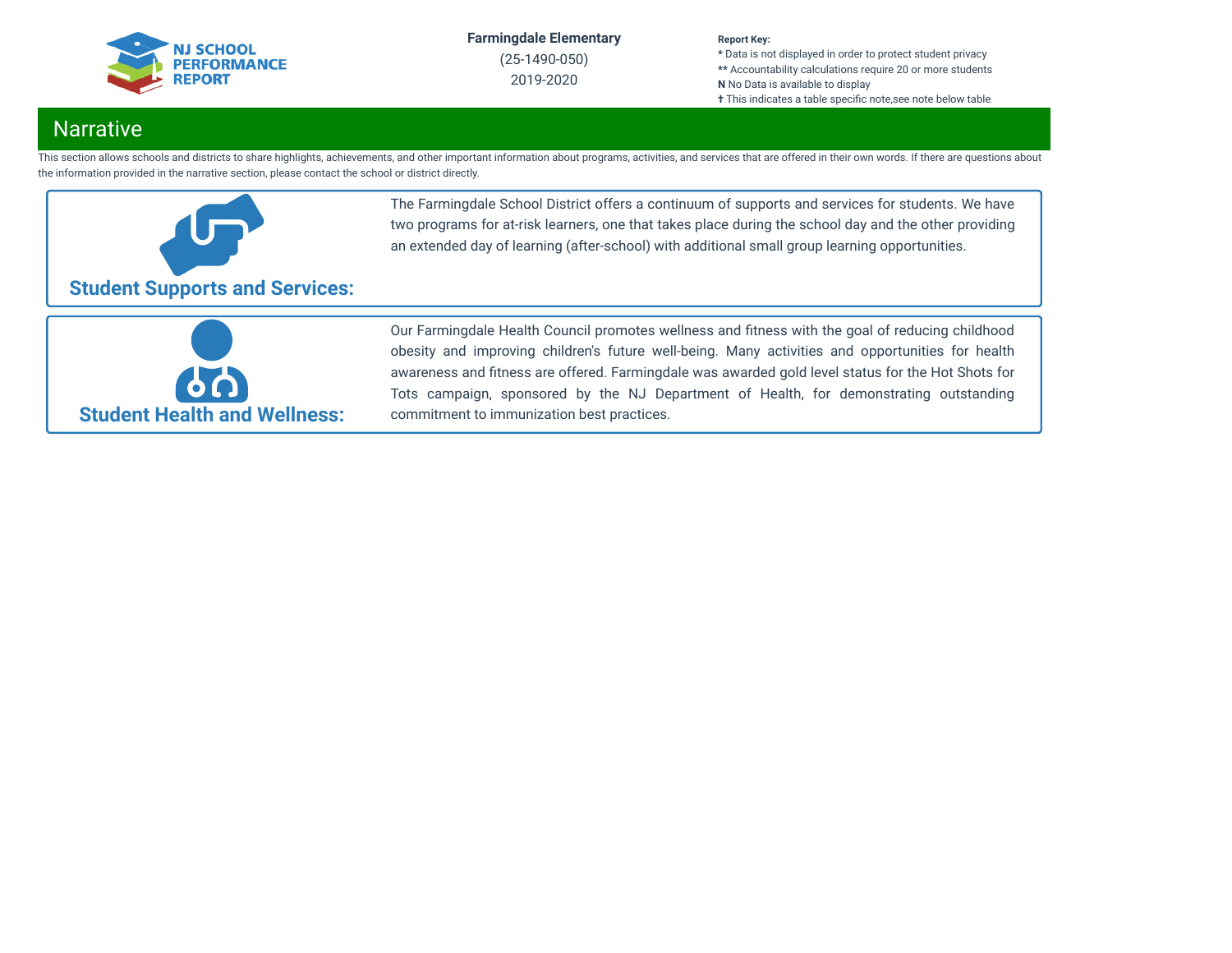

(25-1490-050) 2019-2020

#### **Report Key:**

**\*** Data is not displayed in order to protect student privacy **\*\*** Accountability calculations require 20 or more students **N** No Data is available to display **†** This indicates a table specific note, see note below table

## **Narrative**

This section allows schools and districts to share highlights, achievements, and other important information about programs, activities, and services that are offered in their own words. If there are questions about the information provided in the narrative section, please contact the school or district directly.



Parent and community involvement is an essential part of our school program. Throughout the year we offer a variety of programs that include parents and community members. We are fortunate to have many local business and community partners that support our school and work with us to provide community service and support.



Is a Climate Survey Used: Yes; Who is surveyed: Students, Parents. The Farmingdale School's most recent school climate surveys indicated that 85% of students feel they have many leadership opportunities, 86% report a complete understanding of HIB concepts, and 84% feel teachers listen and care about them. 75% of parent respondents feel an open and respectful manner of communication, believe staff encourages respect for others' differences, report that teachers build strong relationships with students, and are happy with the leadership opportunties afforded to students. The results were used for future programming.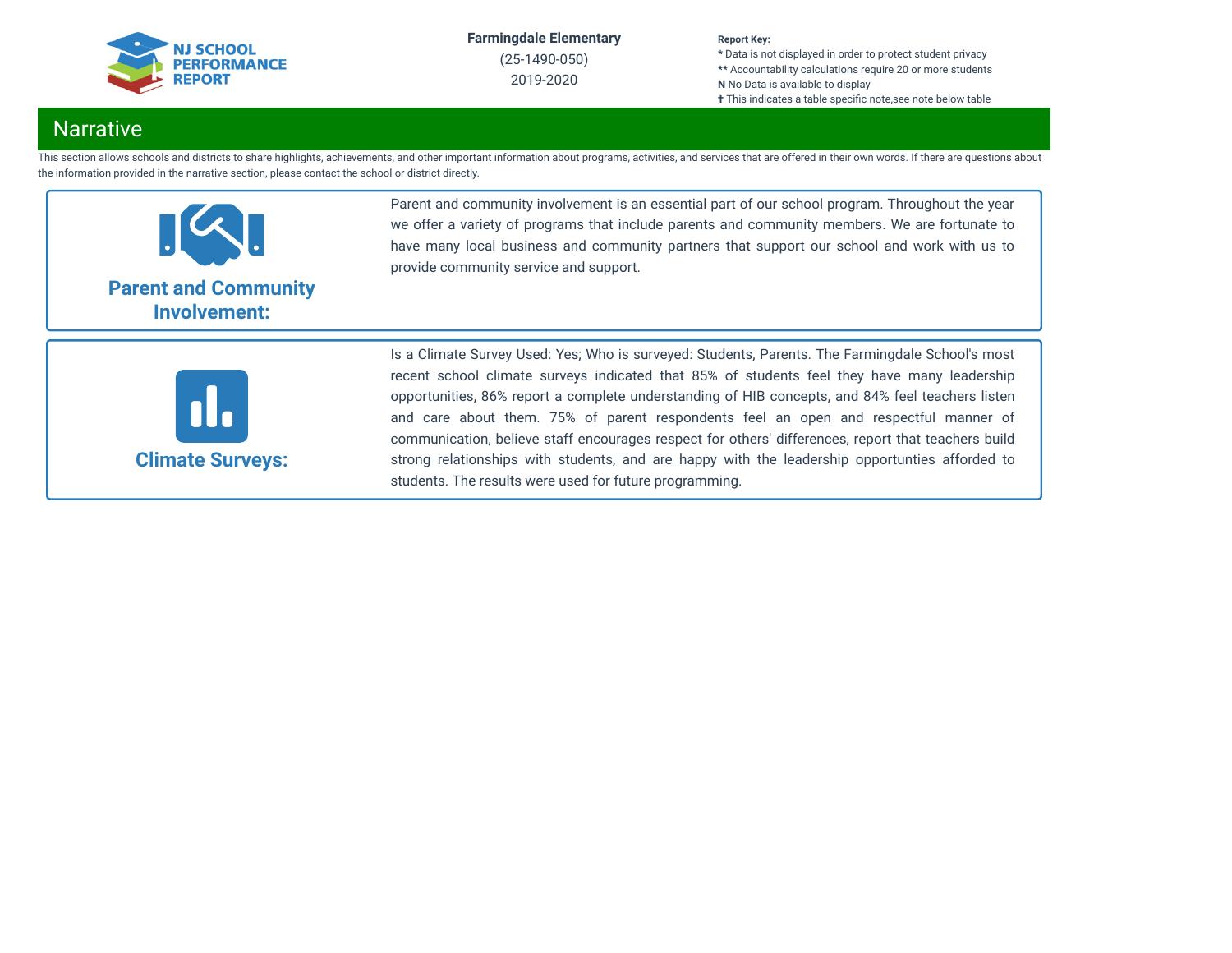

(25-1490-050) 2019-2020

#### **Report Key:**

**\*** Data is not displayed in order to protect student privacy **\*\*** Accountability calculations require 20 or more students **N** No Data is available to display **†** This indicates a table specific note, see note below table

## **Narrative**

This section allows schools and districts to share highlights, achievements, and other important information about programs, activities, and services that are offered in their own words. If there are questions about the information provided in the narrative section, please contact the school or district directly.



Building renovations in 2018 resulted in safety and security upgrades, secure main office/office relocation, replacement of HVAC equipment and system controls, lighting and flooring improvements, fire alarm system replacement, window replacement, bathroom improvements, interior and exterior door replacement, etc.



Our school has a secure main entrance with an enclosed vestibule. An updated security system including a lockdown call button and new interior and exterior cameras all aim to further a secure learning environment. State police provide a presence intermittently throughout the week.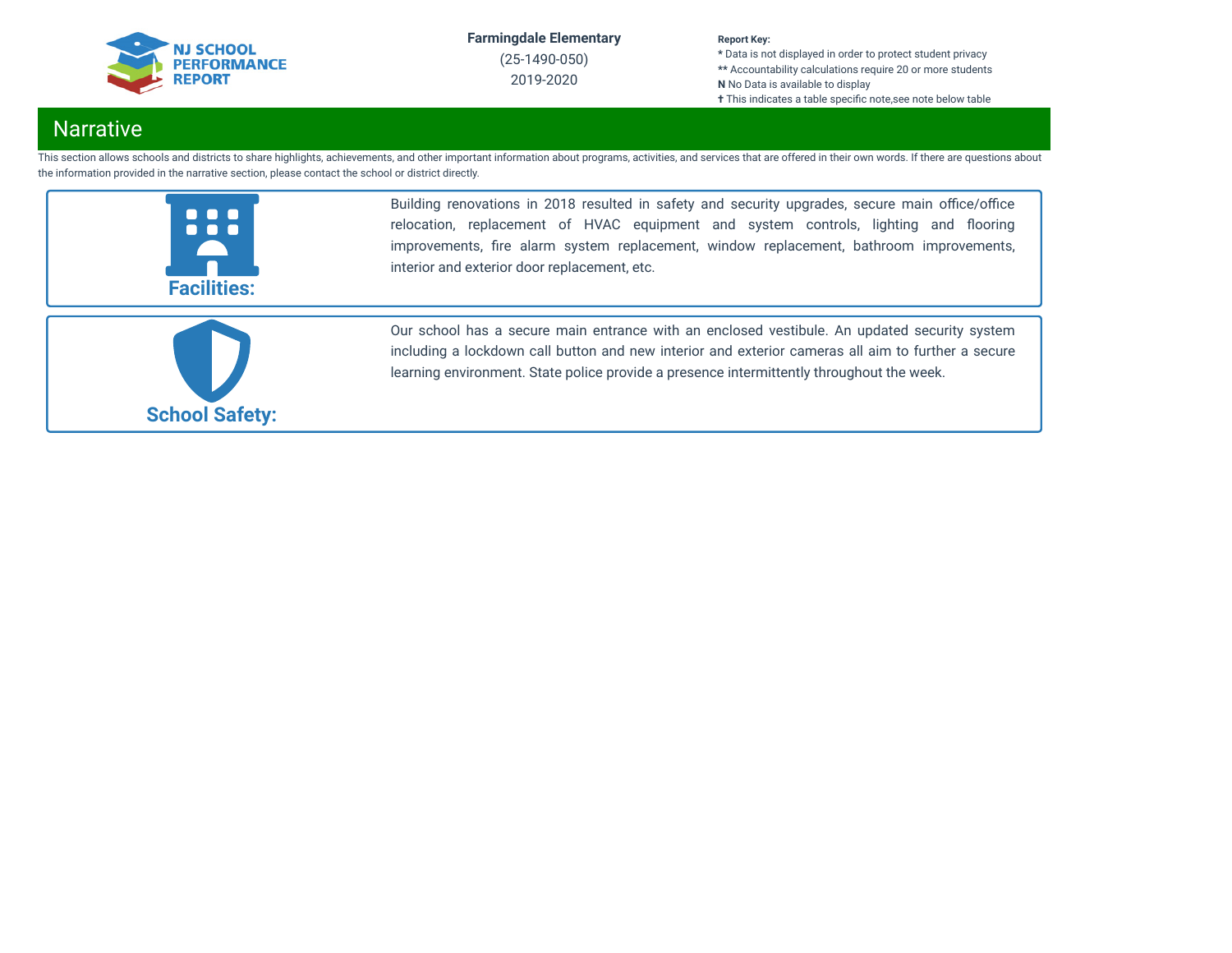

(25-1490-050) 2019-2020

#### **Report Key:**

**\*** Data is not displayed in order to protect student privacy **\*\*** Accountability calculations require 20 or more students **N** No Data is available to display **†** This indicates a table specific note, see note below table

## **Narrative**

This section allows schools and districts to share highlights, achievements, and other important information about programs, activities, and services that are offered in their own words. If there are questions about the information provided in the narrative section, please contact the school or district directly.



We are proud to offer 1:1 devices in all grades Pre-K through 8th. Students in grades Pre-K-1st utilize iPads while students in 2nd-8th grade utilize Chromebooks throughout the day for instruction. All students participate in STEAM activities on a weekly basis. In addition, our middle school students have the option to choose STEAM TEAM as an elective where students undertake further scientific exploration and share their knowledge with our younger students through hands-on student created lessons.



Our integrated preschool provides three- and four-year-olds with a wonderful opportunity to develop both academic and social skills. The program employs the Tools of the Mind curriculum which promotes learning through dramatic play and self-regulation. Young learners develop foundational skills which will serve them well in Kindergarten and beyond. Our school offers a full-day program funded by Preschool Expansion Aid from the NJDOE, and is free to Farmingdale families.